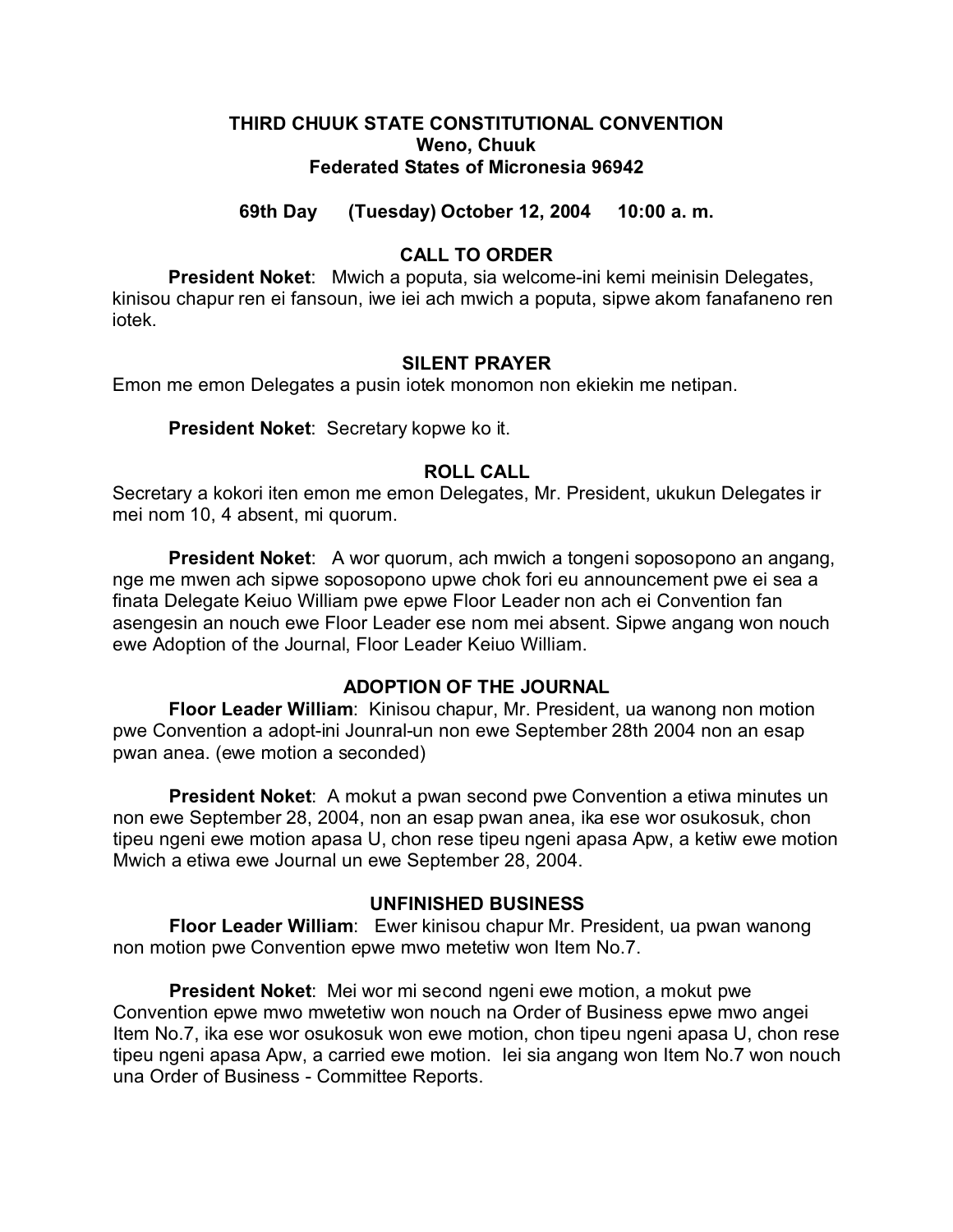## **COMMITTEE REPORTS**

**Floor Leader William**: Kinisou chapur Mr. President, ua wanong non motion pwe Convention epwe etiwa Special Committee Report No. 3-22.

**President Noket**: A mwokut a pwan second pwe Mwich a etiwa Special Committee Report No. 3-22, sipwe mwo tingor ngeni Secretary epwe emweni kich ren itenapan ena Report ika met ena Report ren met fanasengesin.

**Secretary Muritok**: Ewer Mr. President, Standing Committee Report No.3-22; a awenewen ngeni CP No.3-01, fan iten Intellectual Property Rights.

**President Noket:** Iwe iei fansoun porous won ewe Standing Committee Report ika mei wor seni mwich.

**Floor Leader William:** Kinisou chapur Mr. President, fan iten ai nuku pwe a ii ngingi och ei Reports seni ach ewe Committee on Arrangement, iei popun ua wanong non motion pwe a kaukitiw porous won ena Special Committee Report No. 3-22; (second)

**President Noket**: A mokut a pwan second pwe a kaukitiw anini won na Standing Committee Report No. 3-22; sipwe uttut, chon tipeu pwe a kaukitiw anini won na Standing Committee Report No.3-22; U, chon rese tipeu ngeni apasa AP. Iwe sipwe ne uttut won na Committee Report, chon tipeu ngeni pwe Mwich a etiwa Standing Committee Report No. 3-22; apasa U, chon rese tipeu apasa AP, SCR No. 3-22; a passed, a ketiw.

**Floor Leader William**: Ewer, kinisou Chapur, Mr. President, ua pwan wanong non motion pwe Convention a etiwa Special Committee Report No. 3-23; I so moved. (second)

**President Noket**: A mokut a pwan second pwe Standing Committee Report No.3-23; a ketiw me ren Mwichenap. Iwe iei fansoun ewe Secretary epwe mwo anea ngeni kich met itenapen ena Committee Report.

**Secretary Muritok**: Mr. President, Standing Committee Report No. 3-23; fan itan CP No. 3-04) Itenapan: Composition of Justice on Appeal.

**President Noket**: Iei fansoun memef - discussion won na Committee Report No.3-23, ika ese wor , Floor Leader William.

**Floor Leader William**: Ewer, kinisou Mr. President, sia puan wanong non motion pwe a koukutiw poraus won ei special Committee Report No. 3-23. Second.

**President Noket**: A mokut a puan second pwe Mwich a etiwa ika passni Standing Report No. - a koukutiw anini won Standing Committee Report No. 3-23. Chon tipeew ngeni ewe motion apasa U, chon rese tipeew apasa Apw. Iei fansoun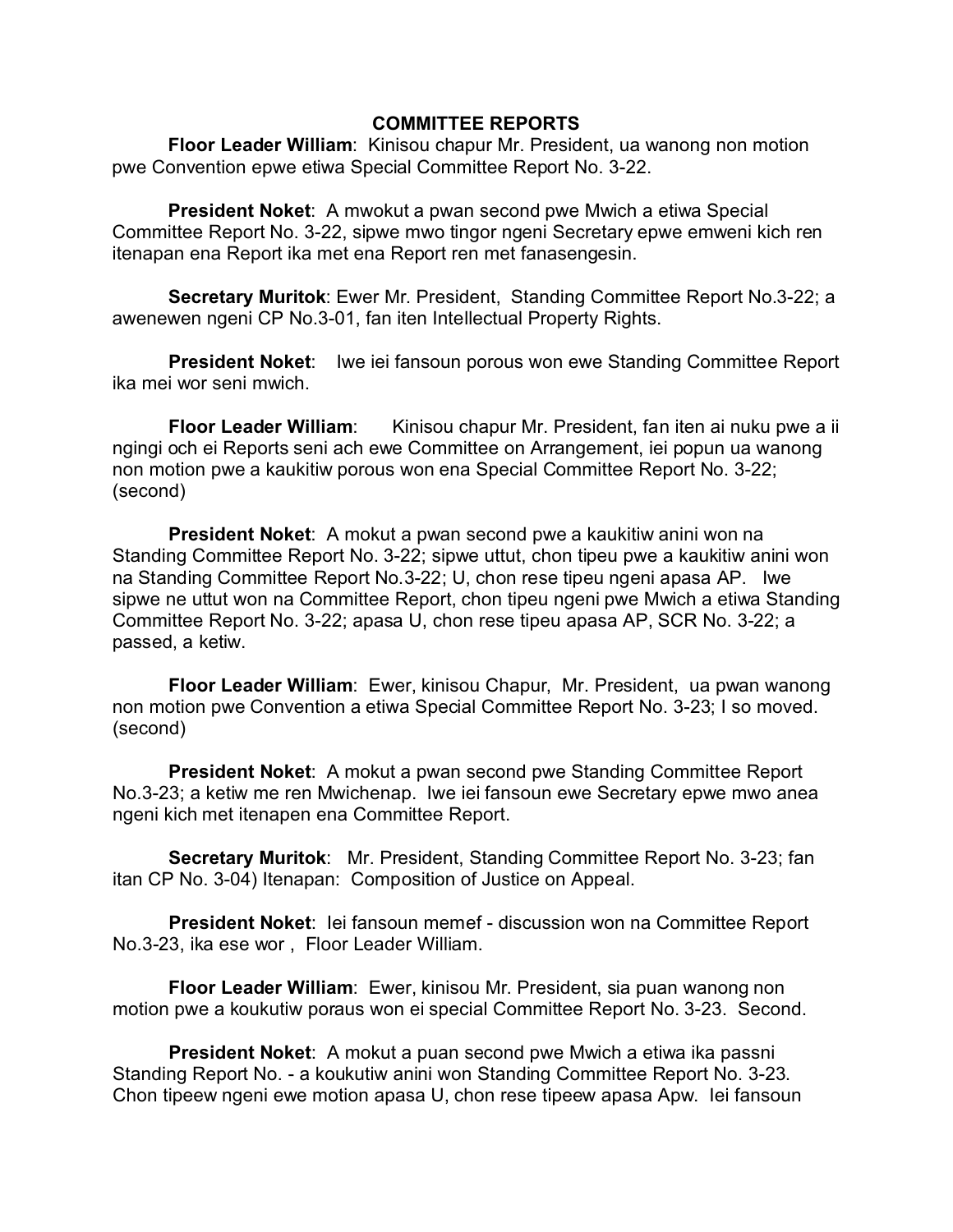sipwene utut won ena Committee Report. Chon tipeew ngeni pwe Mwich a passni Standing Committee Report No. 3-23, apasa U, chon rese tipeew ngeni apasa Apw. Standing Committee Report No. 3-23 a pass. Floor Leader William.

**Floor Leader William**: Ewer kinisou chapur Mr. President. Uwa wanong non motion pwe Convention epwe etiwa Special Committee Report No. 3-24, I so moved. Second.

**President Noket**: A mokut a puan second pwe mwich - convention a etiwa Standing Committee Report No. 3-24. Secretyary kopwe emweni mwich ren wewen ena Committee Report.

**Secretary**: Mr. President, Standing Committee Report No. 3-24, fan iten Committee Proposal No. 3-05, itenapan Governor and Lt. Governor to run on separate tickets.

**President Noket**: Iei fansoun discussion ika memef won ena Committee Proposal. Ika ese wor Floor Leader William.

**Floor Leader William**: Ewer, kinisou chapur Mr. President, fan iten ai kuna nouch kewe achengicheng amafen Chairman won ena committee ra sign-ei ar kena signature ina puwata uwa puan wanong non motion pwe a koukutiw poraus. Second.

**President Noket**: A mokut a puan second a koukutiw anini won ena Committee Report No. 3-24; chon tipeew ngeni ewe motion apasa U, chon rese tipeew ngeni apasa Apw. A ukutiw anini. Iei fansoun sipwene utut, chon tipeew ngeni pwe convention a pass-ni ei committee - Standing Committee Report No. 3-24; apasa U, chon rese tipeew apasa Apw. Standing Committee Report No. 3-24; a pass. Floor Leader William.

**Floor Leader William**: Kinisou chapur Mr. President, uwa puan wanong non motion pwe mwichenap ika convention a etiwa Special Committee Report No. 3-25; I so move. Second.

**President Noket**: A mokut a puan second pwe Convention a etiwa Standing Committee Report No. 3-25; secretary kopwe aleani metena report a apasa.

**Secretary**: Standing Committee Report No. 3-25; fan iten Delegate Proposal No. 3-06; itenapan a apasa amending section 8 of Article XIII of the Chuuk State Constitution relating to the prohibition of Government from levying tax on real property by adding an exception thereof.

**President Noket**: Iei fansoun discussion won ena Committee report. Ika ese wor, Floor Leader William.

**Floor Leader William**: Ewer, kinisou chapur Mr. President fan iten Floor Leader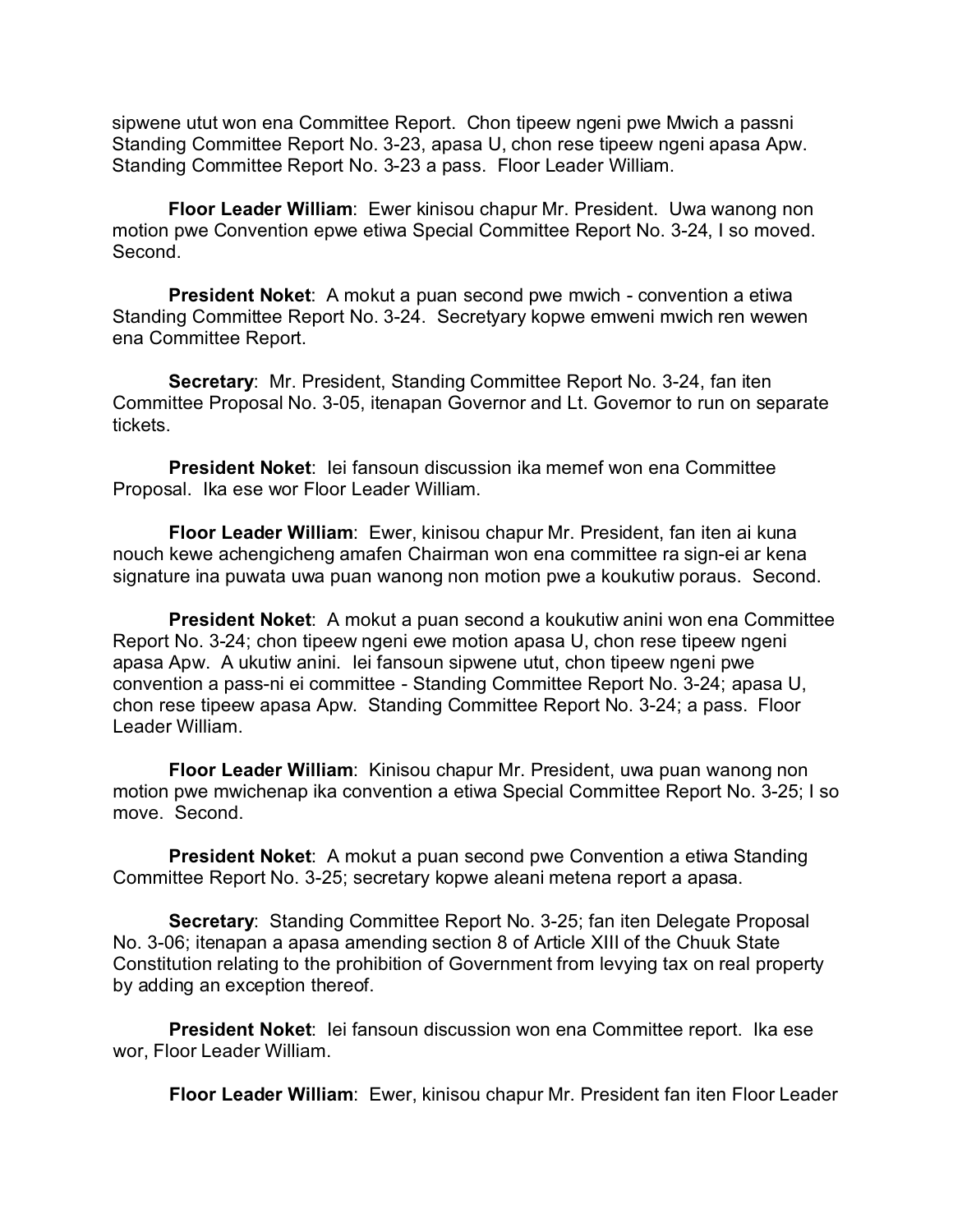a watiw an na signature won ena report iei popun uwa aukatiw poraus won ena report. Second.

**President Noket**: A mokut a puan second pwe a koukutiw anini won ena Standing Committee Report No. 3-25; chon tipeew ngeni ewe motion apasa U, chon rese tipeew ngeni apasa Apw. A koukutiw anini won ena Standing Committee Proposal No. 3-25; iei fansoun sipwene utut won na committee report. Chon tipeew ngeni pwe mwich a etiwa Standing Committee Report No. 3-25; apasa U, chon rese tipeew ngeni apasa Apw. A pass Standing Committee Report No. 3-25. Floor Leader William.

**Floor Leader William**: Kinisou chapur Mr. President, uwa puan wanong non motion pwe Convention epwe etiwa Special Committee Report No. 3-26. Second.

**President Noket**: A mokut a puan second pwe Convention a etiwa Standing Committee Report No. 3- 26; Secretary kopwe emweni mwich ren itenapen ena report.

**Secretary**: Mr. President, standing Committee Report No. 3-26; fan iten Committee Proposal No. 3-07; itenapan a apasa pwe amending section 4 & 6 of Article XIII of Chuuk State Constitution by amending certain sections regarding limitation on the alteration of the operation and infrastructure funds allocations.

**President Noket**: Iei fansoun poraus won ena report ika met.

**Chairman FritZ**: Mr. President.

**President Noket**: Chairman Fritz.

**Chairman Fritz**: Omusalo esap kon ii auchea metei ita upwe apasa nge me non ena Order of Business lone na item 7(e) ena kapas alternation ena e maketiw non Merika alternation esap - ai luku ina epwe chok ita alteration, eu chok typo. Ese puan wor met.

**President Noket**: Ewer, epwe delete ena mesen "n" ese puan wor mesen "n" alteration. Ika ese chiwen wor, Floor Leader William.

**Floor Leader William**: Kinisou chapur Mr. President, ika a iwe weweochuch, uwa puan wanong non motion pwe a koukutiw poraus won Special Committee Report No. 3-26. Second.

**President Noket:** A mokut a puan second pwe convention a etiwa - a koukutiw anini won ewe Committee Report No. 3-26. Chon tipeew ngeni ewe motion apasa U, chon rese tipeew ngeni apasa Apw. A kaukutiw anini iei fansoun sipwe ne utut won ena Report. Chon tipeew ngeni pwe mwich a etiwa Standing Committee Report No. 3-26; apasa U, chon rese tipeew ngeni apasa Apw. A pass Standing Committee Report No. 3-26. Floor Leader William.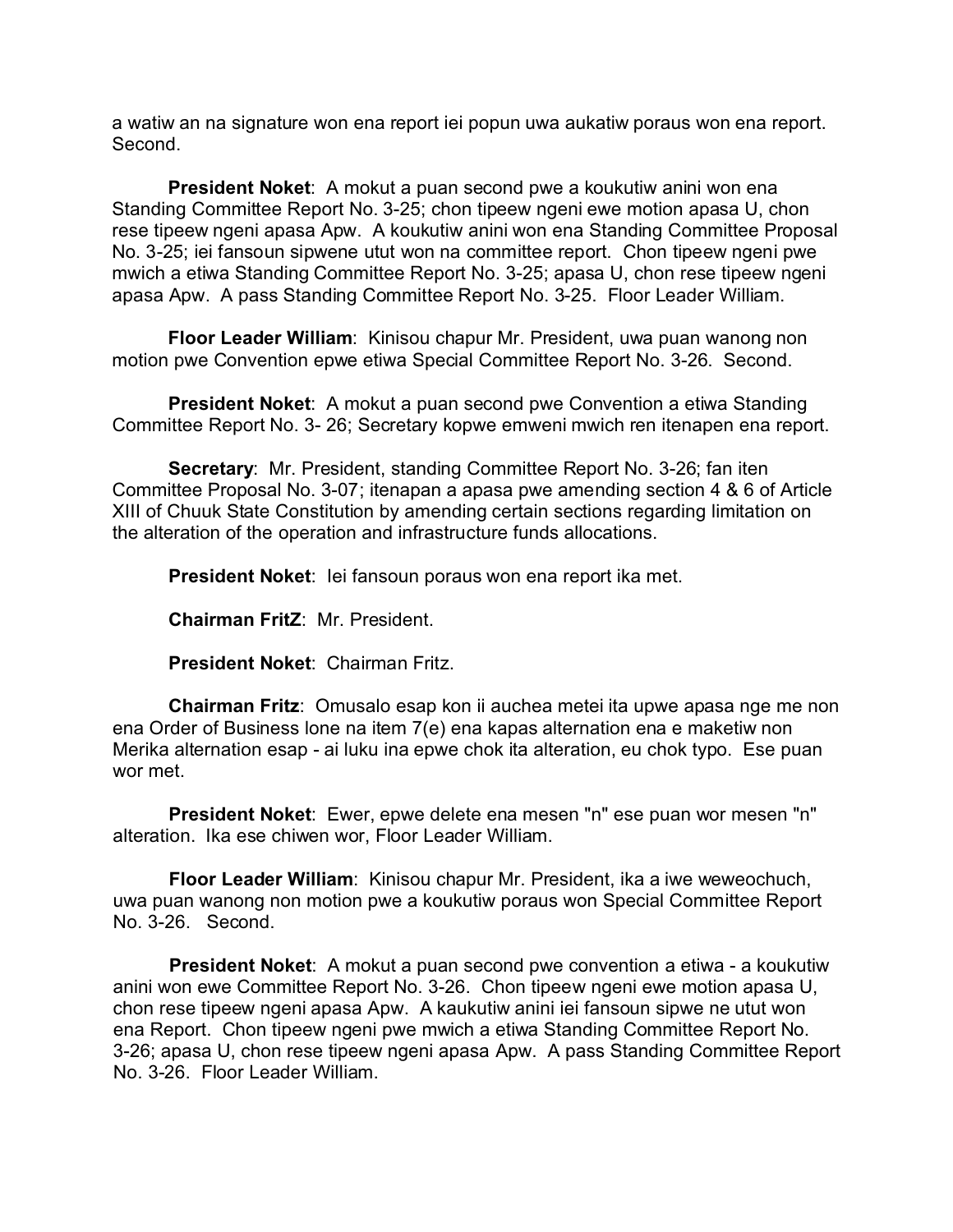**Floor Leader William**: Kinisou Mr. President, uwa wanong non motion pwe convention a etiwa Special Committee Report No. 3-27; I so move. Second.

**President Noket**: A mokut a puan second pwe Convention a etiwa Standing Committee Report No. 3-27; Secretary kopwe amweni kich ren ena report.

**Secretary**: Mr. President, Standing committee Report No. 3-27; fan iten Committee Proposal No. 3-08; itenapan: Amending Section 10 of Article XI of the Chuuk State Constitution relating to the creation of Departments of the Executive Branch of the State Government.

**President Noket**: Iei fansoun discussion ika mi wor. Ika ese wor Floor Leader William.

**Floor Leader William**: Kinisou chapur Mr. President, fan iten ekkewe wewe sia puan wanong non motion pwe a kaukutiw poraus won Special Committee Report No. 3-27. Second.

**President Noket**: A mokut a puan second pwe a koukutiw anini won Standing Committee Report No. 3-27; chon tipeew ngeni ewe motion apasa U, chon rese tipeew ngeni apasa Apw. A koukutiw anini. Iei fansoun sipwene utut won ena report. Chon tipeew ngeni pwe Mwich a etiwa Standing Committee Report No. 3-27; apasa U, chon rese tipeew ngeni apasa Apw. Standing Committee Report No. 3-27; a pass. Sipwe mwo ekis asoso.

## **Mwich a asoso, mwich a popusefanita.**

**President Noket**: Iei fansoun ekkewe 2 -- Floor Leader William.

**Floor Leader William**: Kinisou chapur Mr. President uwa wanong non motion pwe Convention a etiwa Special Committee Report No. 3-28; I so moved. Second.

**President Noket**: A mokut a puan second pwe Convention a etiwa Standing Committee Report No. 3-28; secretary kopwe emweni kich ren wewen ewe report.

**Secretary**: Mr. President, Standing Committee Report No. 3-28; fan iten Committee Proposal No. 3-10; itenapan amending section 2 of Article XIII of the State Constitution to include Piis-Panewu as a municipality in the State of Chuuk and to update the names of certain municipalities.

**President Noket**: Iei fansoun discussion. Chairman Fritz.

**Chairman Fritz**: Kinisou chapur Mr. President, puan tirow won Delegates seni Northern Namonea. Ai luku - uwe mochen chok afata for the record pwe ete puan wor wewe ngaw seni nouch kewe aramas won fonuach we Piis, puan iokan mi aleani porausen ach mwich. Pwe Piis maa ii a fen eu formally Municipal government e for fan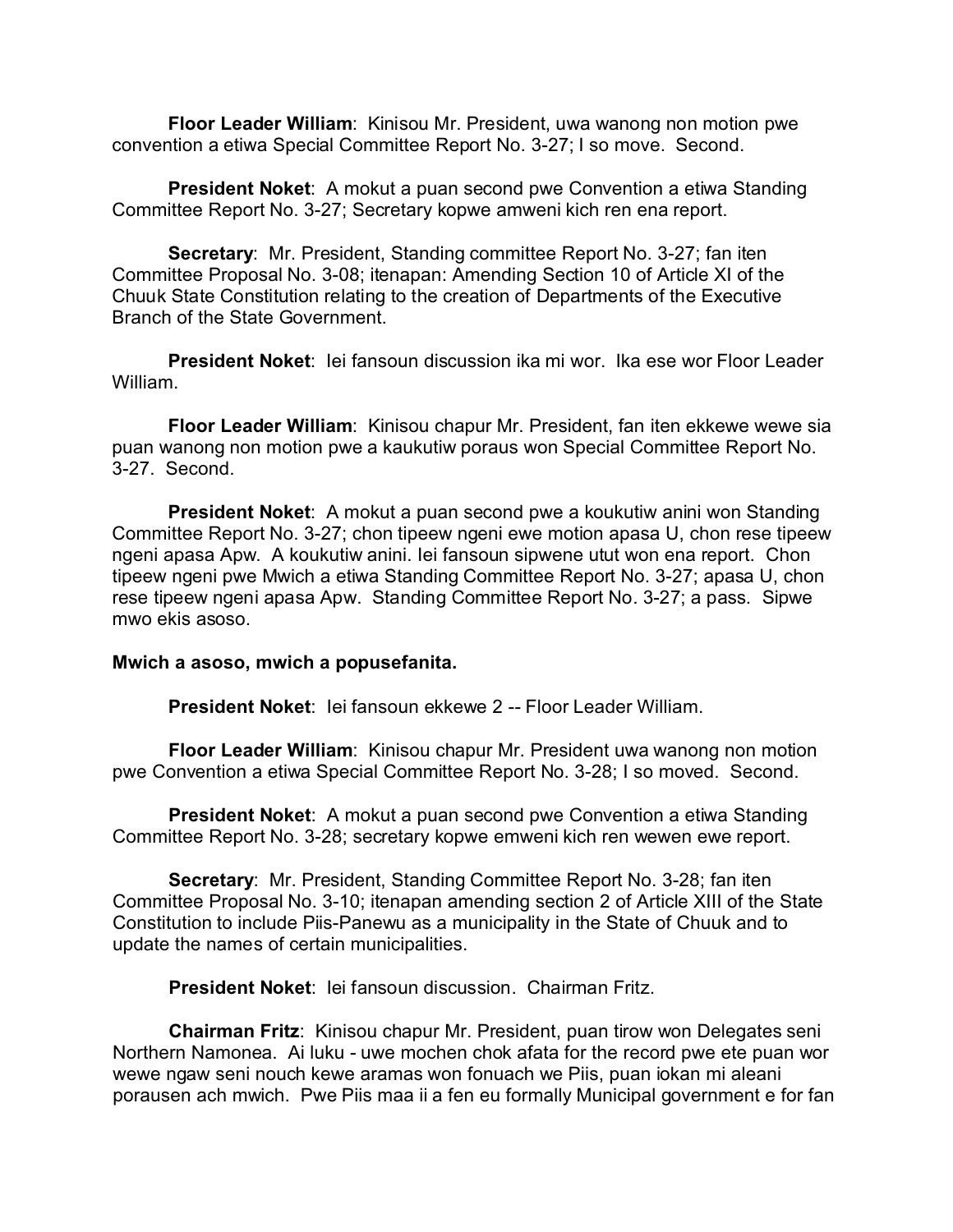pungun nouch ei Chunapen annuk ren ach we Legislature, fen fori a admit-ini pwe epwe ne eu municipality. Nge metei sie fori ikenai an epwe chok pacholong ika makenong itan non ei Chunapen annuk. Nge esap wewen nge eu minafon municipality. Apw, Piis a fen eu municipality chok me lom. Usun ai weweiti, nge ika uwe mwan iwe - meinisin ekkewe power Piis a fen exercise-ni seni nom tori ikenai.

**President Noket**: Ika mi pwan wor discussion won ena ika ese chiwen wor, Floor Leader William.

**Floor Leader William**: Ewer, kinisou chapur Mr. President, fan iten ena wewe, uwa wanong non motion pwe convention a ukutiw poraus won Special Committee Report No. 3-28. Second.

**President Noket**: A mokut a puan second pwe a kaukutiw anini won ena Standing Committee Report No. 3-28. Ika ese chiwen wor poraus, chon tipeew ngeni pwe a koukutiw anini won ena Committee Proposal apasa U, chon rese tipeew ngeni apasa Apw, a koukutiw anini won ena Proposal No. 3-28. Iei fansoun sipwe ne utut won ena Committee Proposal, chon tipeew ngeni pwe Convention a pass-ni Standing Committee Report No. 3-28; apasa U, chon rese tipeew ngeni apasa Apw. Standing Committee Report No. 3-28; a pass. Floor Leader William.

**Floor Leader William**: Kinisou chapur Mr. President. Uwa wanong non motion pwe Covention a etiwa Special Committee Report No. 3-29; Second.

**President Noket**: A mokut a puan second pwe Convention a etiwa Standing Committee Report No. 3-29. Secretary.

**Secretary**: Mr. President Standing Committee Report No. 3-29; fan iten Committee Proposal No. 3-21; itenapan a apasa amending section 2 of Article VIII of the Chuuk State Constitution relating to the establishment mandating and recognition of Etten as one Municipality within the Southern Namonea Region.

**President Noket**: Iei fansoun discussion ika poraus won ena proposal. Floor Leader William.

**Floor Leader William**: Kinisou chapur Mr. President, ita uchok tungor ika epwe wor correction won mis-spell me ekkoch ita sipwe chok treat them as typo. Ika ii e wor ekkena mettoch won ena report.

**President Noket**: Won ena report?

**Floor Leader William**: Ewer.

**President Noket**: Ewer, ekena ika mi wor typo non ekena report, iwe epwe for sefan corrected. Ika ese chiwen wor discussion won ena sipwe ne tungor - Floor Leader William.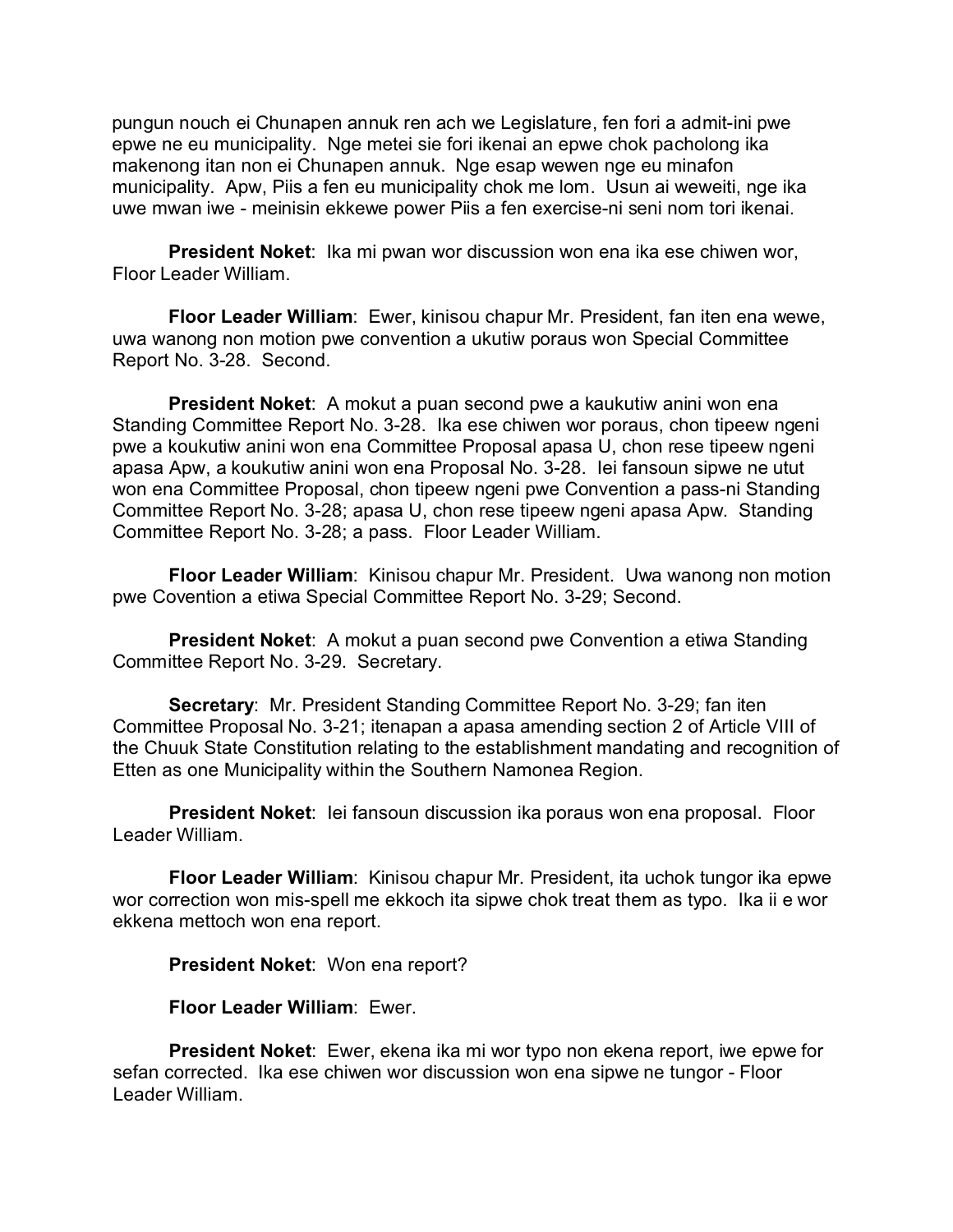**Floor Leader William**: Ewer, kinisou chapur Mr. President. Uwa wanong non motion pwe a koukutiw poraus won Standing Committee Report No. 3-29. Second.

**President Noket:** A mokut a puan second pwe a koukutiw anini won Standing Committee Report No. 3-29; ika ese wor memef won, sipwe ne utut. Chon tipeew ngeni pwe a koukutiw anini won Standing Committee Report No. 3-29; apasa U, chon rese tipeew ngeni apasa Apw. A koukutiw anini, iei fansoun sipwe ne utut. Chon tipeew ngeni pwe convention a pass-ni Standing Committee Report No. 3-29; apasa U, chon rese tipeew ngeni apasa Apw. Standing Committee Report No. 3-29; a pass. Floor Leader William.

**Floor Leader William**: Kinisou chapur Mr. President uwa wanong non motion pwe convention a etiwa Standing Committee Report No. 3-30; Second.

**President Noket**: A mokut a puan second pwe Convention epwe etiwa Standing Committee Report No. 3-30; Secretary kopwe emweni kich ren ena report.

**Secretary**: Mr. President Standing Committee Report No. 3-30; fan iten Committee Proposal No. 3-22; amending Section 1 of Article XII of the State Constitution relating to the general election of the State of Chuuk.

**President Noket**: Iei fansoun discussion, ika ese wor, Floor Leader William.

**Floor Leader William**: Ewer, kinisou chapur Mr. President uwa puan wanong non motion pwe a koukutiw poraus won Standing Committee Report No. 3-30; Second.

**President Noket:** A move a puan second pwe a koukutiw anini won ena Standing Committee Report No. 3-30; ika ese wor discussion won, sipwe ne utut. Chon tipeew ngeni pwe a koukutiw anini won ena Standing Committee Report No. 3-30; apasa U, chon rese tipeew ngeni apasa Apw. Standing Committee Report No. 3-30; a koukutiw anini won na report. Iei fansoun sipwene utut, chon tipeew ngeni pwe Convention a pass-ni Standing Committee Report No. 3-30; apasa U, chon rese tipeew ngeni apasa Apw. Standing Report No. 3-30; a pass. Floor Leader William.

**Floor Leader William**: Ewer, kinisou chapur Mr. President, uwa puan wanong non motion nge Convention a etiwa Standing Report No. 3-31; Second.

**President Noket**: A mokut a puan second pwe Convention a etiwa Standing Committee Report No. 3-31; Secretary.

**Secretary**: Mr. President, Standing Committee Report No. 3-31; fan iten Committee Proposal No. 3-27; itenapen amending sections 1, 2,3(b), 4, 5,6(a) and (C), 7, 11(b) and (C), 12, 13, 14(a) and (b), 15, 16(a) and (c), 17, 18, and 19(b) and (C) of Article V of the Chuuk State Constitution.

**President Noket**: Iei fansoun discussion won ewe report ika mi wor. Ika ese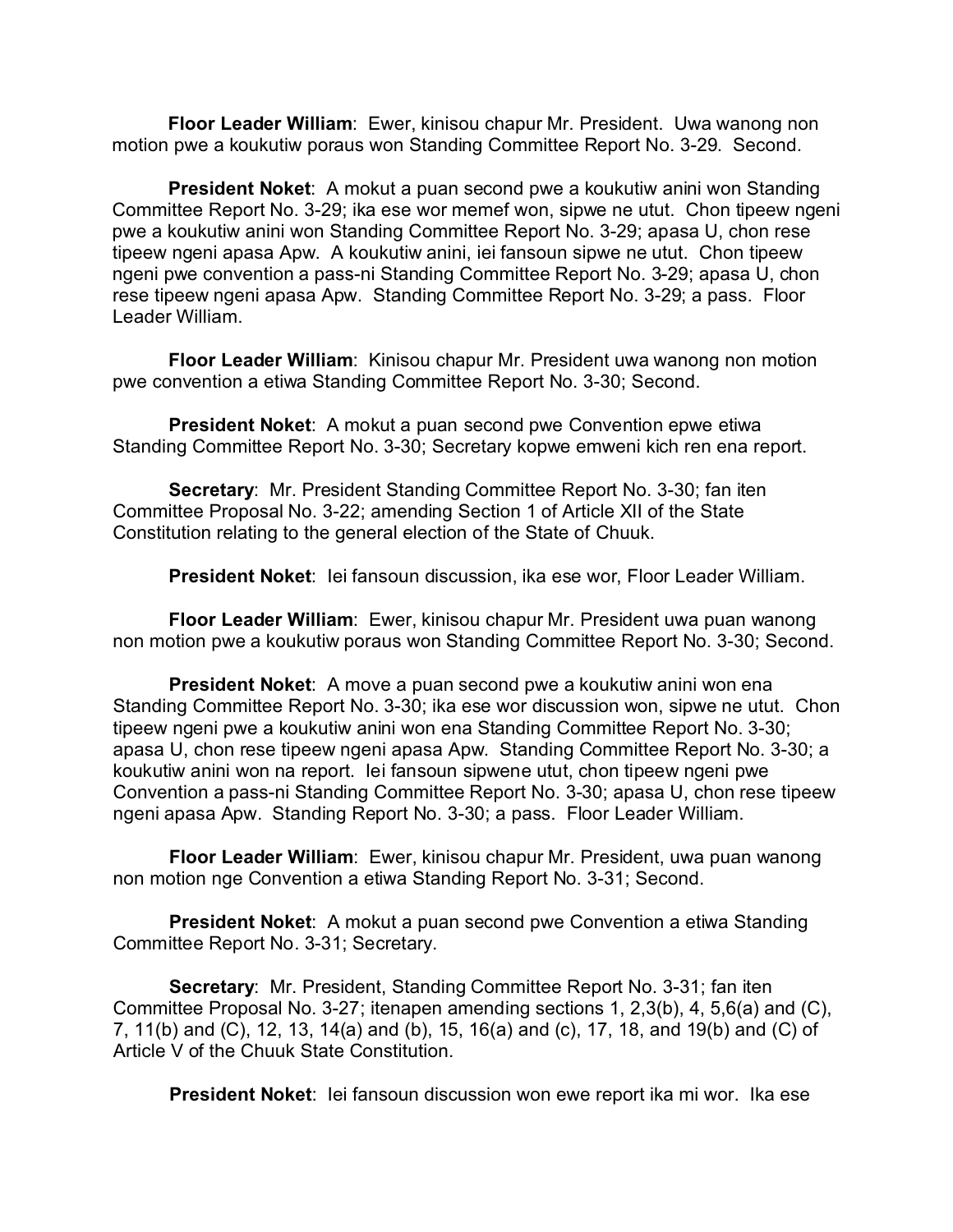wor, Floor Leader William.

**Floor Leader William**: Kinisou chapur Mr. President, uwa wanong non motion pwe a koukutiw anini ika poraus won ei Standingl Committee Report No. 3-31; Second.

**President Noket:** A mokut a puan second pwe a koukutiw anini won Standing Committee Report No. 3-31; chon tipeew ngeni pwe a koukutiw anini apasa U, chon rese tipeew apasa Apw. A ukutiw anini won Standing Committee Report No. 3-31. Sipwene utut, chon tipeew ngeni Convention a pass-ni Standing Committee Report No. 3-31; apasa U, chon rese tipeew ngeni apasa Apw. Standing Committee Report No. 3-31; a pass. Floor Leader William.

**Floor Leader William**: Kose mochen sipwe mwo asoso.

#### **Mwich a asoso, mwich a puan popusefanita.**

**President Noket**: Mwich a poputa. Floor Leader William.

**Floor Leader William**: Kinisou chapur Mr. President, uwa wanong non motion pwe Convention epwe etiwa Standing Committee Report No. 3-32; Second.

**President Noket:** A mokut a puan second pwe Convention a etiwa Standing Committee Report No. 3-32; Secretary kopwe emweni kich ren ena report.

**Secretary**: Mr. President, Standing Committee Report No. 3-32; fan iten Committee Proposal No. 3-29. Itenapan amending sections 3 and 4 of Article X of the State Constitution relating to the power of the Board of Education and qualifications.

**President Noket**: Iei fansoun memef, ika ese wor memef, Floor Leader William.

**Floor Leader William**: Kinisou chapur Mr. President, uwa wanong non motion pwe a koukutiw poraus won ena Standing Committee Report No. 3-32; Second.

**President Noket**: A mokut a puan second pwe a koukutiw anini won ena Standing Committee Report No. 3-32; chon tipeew ngeni repwe apasa U, chon rese tipeew ngeni apasa Apw. A koukutiw anini. Iei fansoun sipwe ne utut won ena Standing Committee Report. Chon tipeew ngeni pwe mwich a pass-ni Standing Committee Report No. 3-32; apasa U chon rese tipeew apasa Apw. Standing Committee Report No. 3-32; a pass. Floor Leader William.

**Floor Leader William**: Ewer, kinisou Mr. President. Ua wanong non motion pwe Convention epwe etiwa Standing Committee Report No. 3-33; Second.

**President Noket**: A mokut a puan second pwe Convention a etiwa Standing Committee Report No. 3-33; Secretary.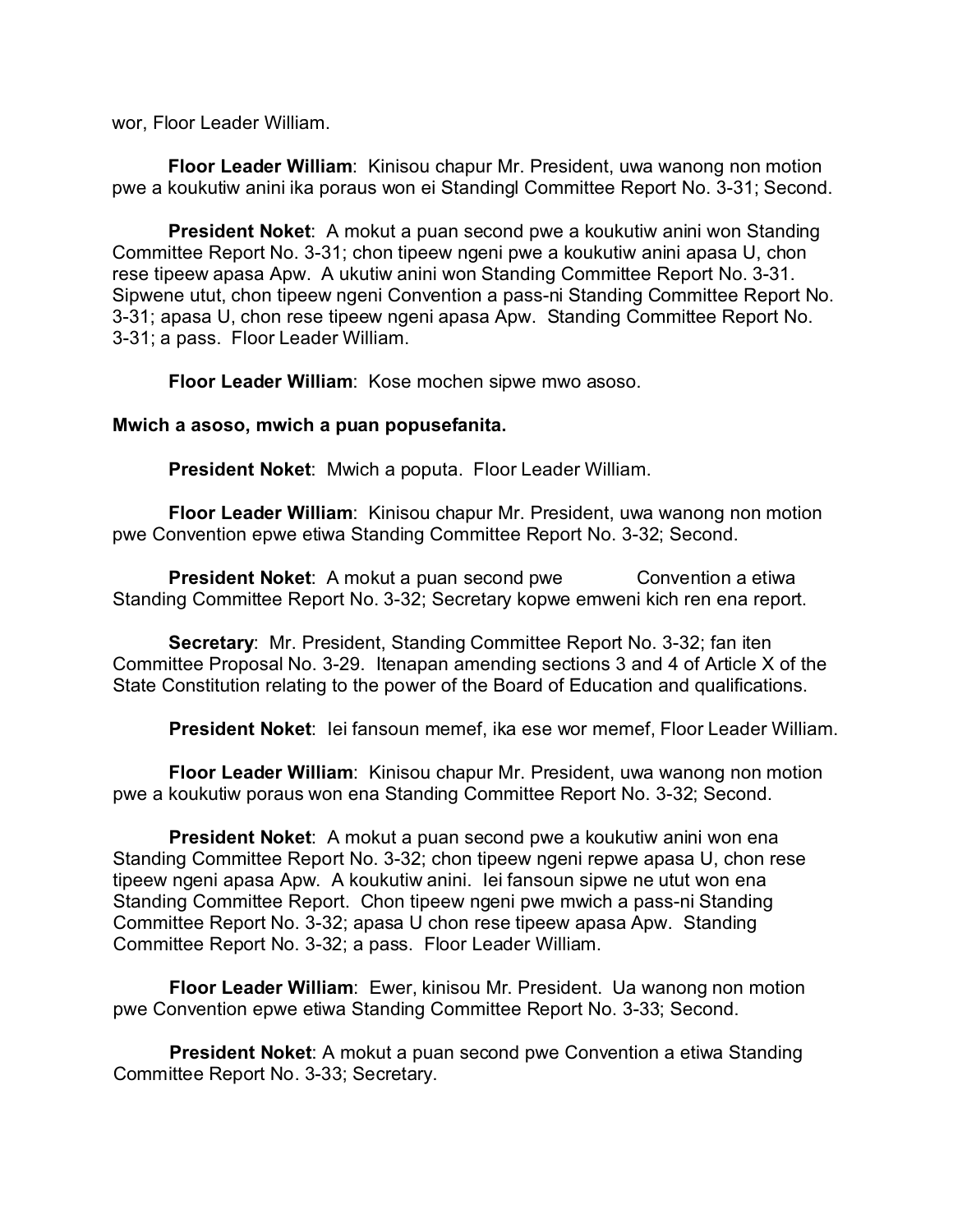**Secretary**: Mr. President, Standing Committee Report No. 3-33; fan iten Committee Proposal No. 3-32; itenapan: adding a new section to Article VII of the Chuuk State Constitution relating to the disposition of Chuuk State Supreme Court cases.

**President Noket**: Iei fansoun discussion. Ika ese wor, Chairman Stephen.

**Chairman Stephen**: Aritcle VII ika Article VIII?

**President Noket**: Secretary.

**Secretary**: Mr. President lon ena Proposal Article VII.

**President Noket**: Sipwe mwo asoso.

## **Mwich a asoso, mwich a popusefanita.**

**President Noket**: Floor Leader William.

**Floor Leader William**: Kinisou chapur Mr. President. Won ena title won ena report, sia mochen epwe siwin ena - seni VIII ngeni VII.

**President Noket**: Ouse mochen oupwe indicate-ni ian e nom meian me non ena report an epwe fat lon record.

**Floor Leader William**: Won ena page 1, etiw second line fan ena title.

**President Noket**: Non ena quotation ena 2nd line ena Article VIII, epwe siwin ngeni VII.

**Floor Leader William**: Ina, kinisou Chairman.

**President Noket**: Floor Leader William, ese chiwen wor poraus won ena Committee Proposal - Committee Report. Ika ese chiwen wor poraus won, Floor Leader William.

**Floor Leader William**: Kinisou chapur Mr. President, uwa wanong non motion pwe a koukutiw poraus won Standing Committee Report 3-33; second.

**President Noket**: A mokut a puan second pwe a koukutiw anini won ean Standing Committee Report No. 3-33; chon tipeew ngeni pwe a koukutiw anini apasa U, chon rese tipeew apasa Apw. A koukutiw anini, sipwe ne utut won ena Standing Committee Report. Chon tipeew ngeni pwe Covention a pass-ni Standing Committee Report No. 3-33; apasa U, chon rese tipeew ngeni apasa Apw. A pass ewe Standing Committee Report No. 3- 33. Floor Leader William.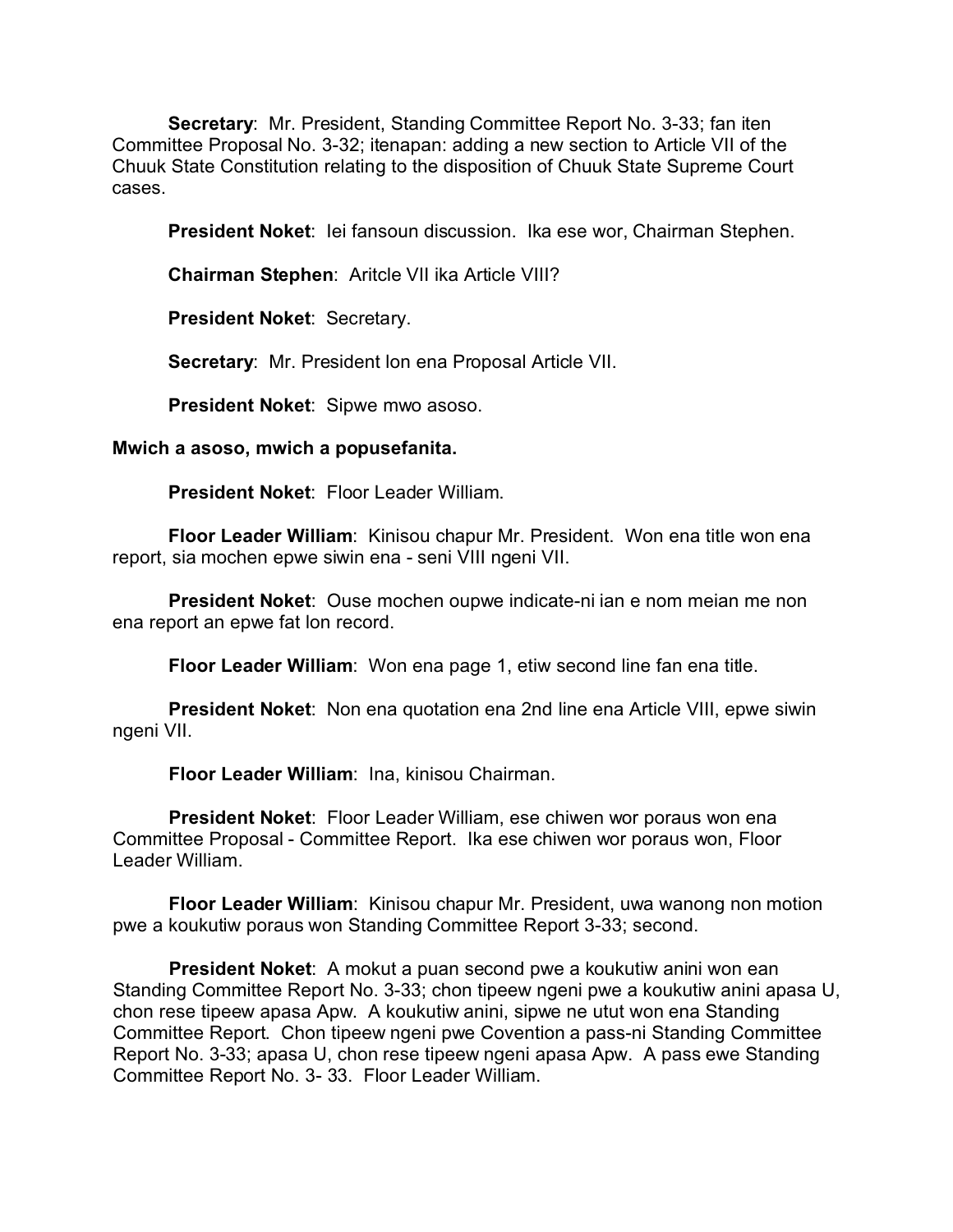**Floor Leader William**: Ewer, kinisou chapur Mr. President, uwa wanong non motion pwe Convention epwe etiwa Standing Committee Report No. 3-34; Second.

**President Noket**: A mokut a puan second pwe Convention a etiwa Standing Committee Report No. 3-34; Ika ese wor, Floor Leader William.

**Floor Leader William**: Ewer, kinisou chapur Mr. President, fan iten ewe weweoch, iei popun uwa wanong non motion pwe a koukutiw poraus won Standing Committee Report No. 3-34; second.

**President Noket**: A mokut a puan second pwe a koukutiw anini won ena Standing Committee Report No. 3-34; sipwene utut won. Chon tipeew ngeni pwe a ukutiw anini, apasa U, chon rese tipeew ngeni apasa Apw. A kaukutiw anini won ena Report No. 3-34; sipwe ne utut. Chon tipeew ngeni pwe Standing Committee Report No. 3-34; a pass apasa U, chon rese tipeew ngeni apasa Apw. Standing Committee Report No. 3-34; a pass. Sipwe mwo ekis asoso.

#### **Mwich a asoso, mwich a puan popusefanita.**

**President Noket**: Iei fansoun sipwe angang won item No. 10. Won nouch na Order of Business, Floor Leader William.

## **FINAL READING OF CONSTITUTIONAL AMENDMENTS**

**Floor Leader William**: Ewer, kinisou chapur Mr. President. Uwa wanong non motion pwe Convention epwe etiwa Committee Proposal No. 3-01; non saponon anea. Second.

**President Noket**: A mokut a puan second pwe Convention a etiwa Convention Proposal No. 3-01; Secretary kopwe ngeni kich itenapen ena proposal.

**Secretary**: Mr. President, Committee Proposal No. 3-01; SAD1; amending Article XI of the Chuuk State Constitution by adding a new Section 7 relating to the protection of intellectual property rights, and to renumber the subsequent sections accordingly.

**President Noket**: Chairman Mori, ika mi wor met kopwe poraus won.

**Chairman Mori**: Ese mwo wor ikena ekkena ekesiwin mi afat ren ena "are epwe siwin ngeni is". Ina chok.

**President Noket**: Ika ese chiwen wor met discussion won ena proposal, Floor Leader William.

**Floor Leader William**: Ewer, kinisou chapur Mr. President, fan iten ewe wewe, uwa wanong non motion pwe a koukutiw poraus won Committee Proposal No. 3-01. Second.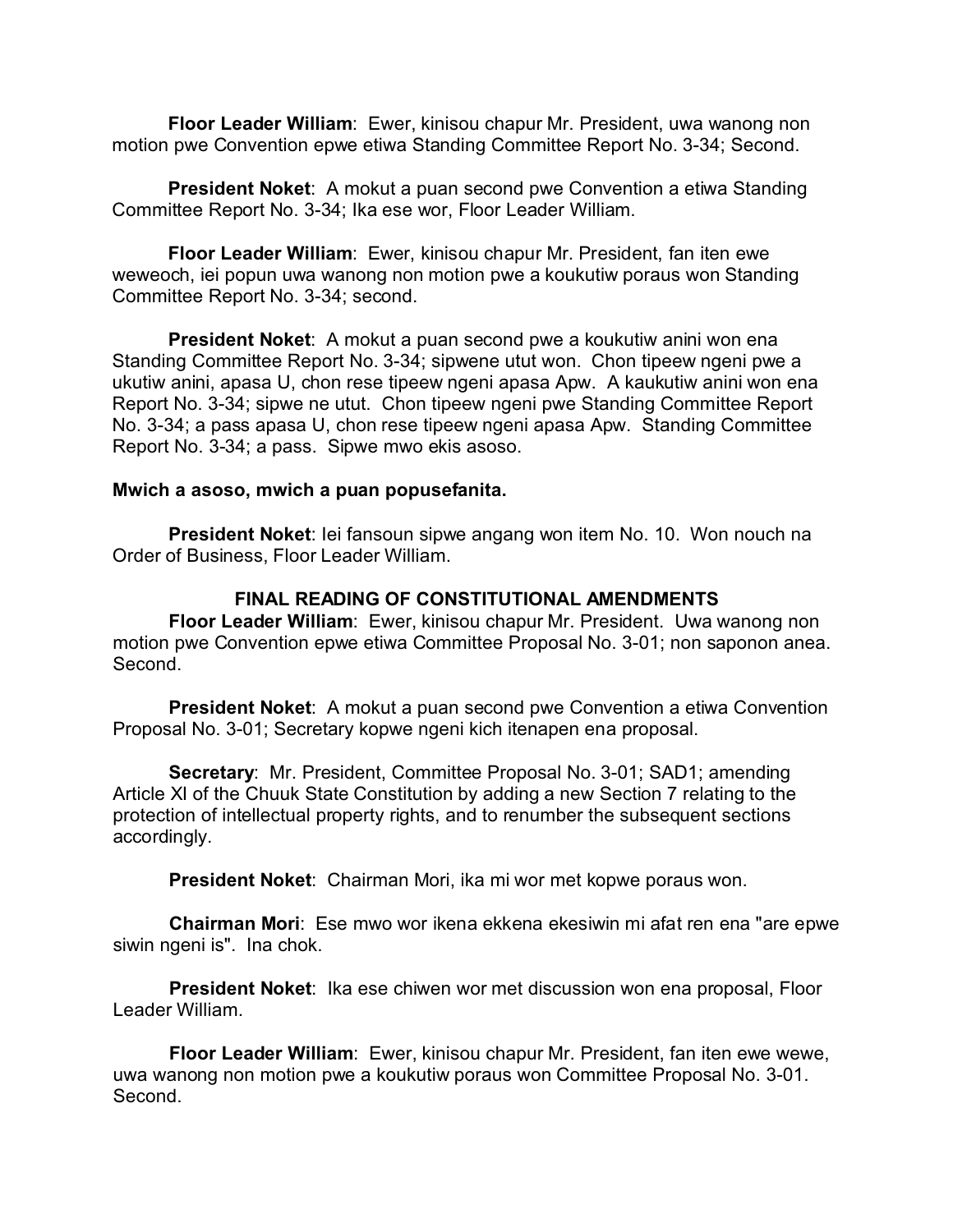**President Noket**: A mokut a puan second pwe a koukutiw anini won Committee Proposal No. 3-01; chon tipeew ngeni ewe motion apasa U, chon rese tipeew ngeni apasa Apw. A koukutiw anini won ena Convention Proposal No. 3-01. Iei sipwene utut won ena Proposal epwe by majority. Chon tipeew ngeni pwe mwich a pass-ni ena Convention Proposal No. 3-01; non final reading, repwe apasa U, chon rese tipeew ngeni repwe apasa Apw. Convention Proposal No. 3-01; a pass non final reading.

**Floor Leader William**: Kose mochen sipwe mwo asoso.

## **Mwich a asoso, a puan niwinsefan**.

**President Noket**: Ewe Convention Proposal No. 3-01; a passed, iwe uwa fen announce-ni. Floor Leader William.

**Floor Leader William**: Kinisou chapur Mr. President, uwa wanong non motion pwe convention a etiwa Committee Proposal No. 3-04; non final reading. Second.

**President Noket:** A mokut a puan second pwe convention a etiwa Convention Proposal No. 3-04; non final reading. Secretary kopwe mwan emweni kich ika met ekkena.

**Secretary**: Mr. President, amending sections 5, 7, and 9 of Article VII of the Chuuk State Constitution relating to the number of and composition of justices on appeal; establishing a roster of justices to hear cases at the trial and appellate divisions of the State Supreme Court in the case of conflict of interest of disqualifications; and qualifications of justices of the Chuuk State Supreme Court.

**President Noket**: Discussion won ena proposal nge epwe - ena discussion epwe anongonong won ewe report, nengeni ekkena wording non ena proposal. Iei fansoun discussion won ena convention proposal. Floor Leader William.

**Floor Leader William**: Ewer, kinisou chapur Mr. President, uwa wanong non motion pwe a koukutiw poraus won ei Committee Proposal No. 3-04; second.

**President Noket**: A mokut a puan second pwe convention a pass-ni Convention Proposal No. 3-04; chon tipeew ngeni ewe motion apasa U, chon rese tipeew apasa Apw. Iei fansoun sipwne vote won ena Committee Proposal No. 3-04; - Convention Proposal No. 3-04; non final reading.

**Chairman Fritz**: Otufichi osupwang, Mr. President.

**President Noket**: Chairman Fritz.

**Chairman Fritz**: Uchok mochen record epwe reflect - afata pwe ai voice vote "APW" won ei Proposal No. 3-04.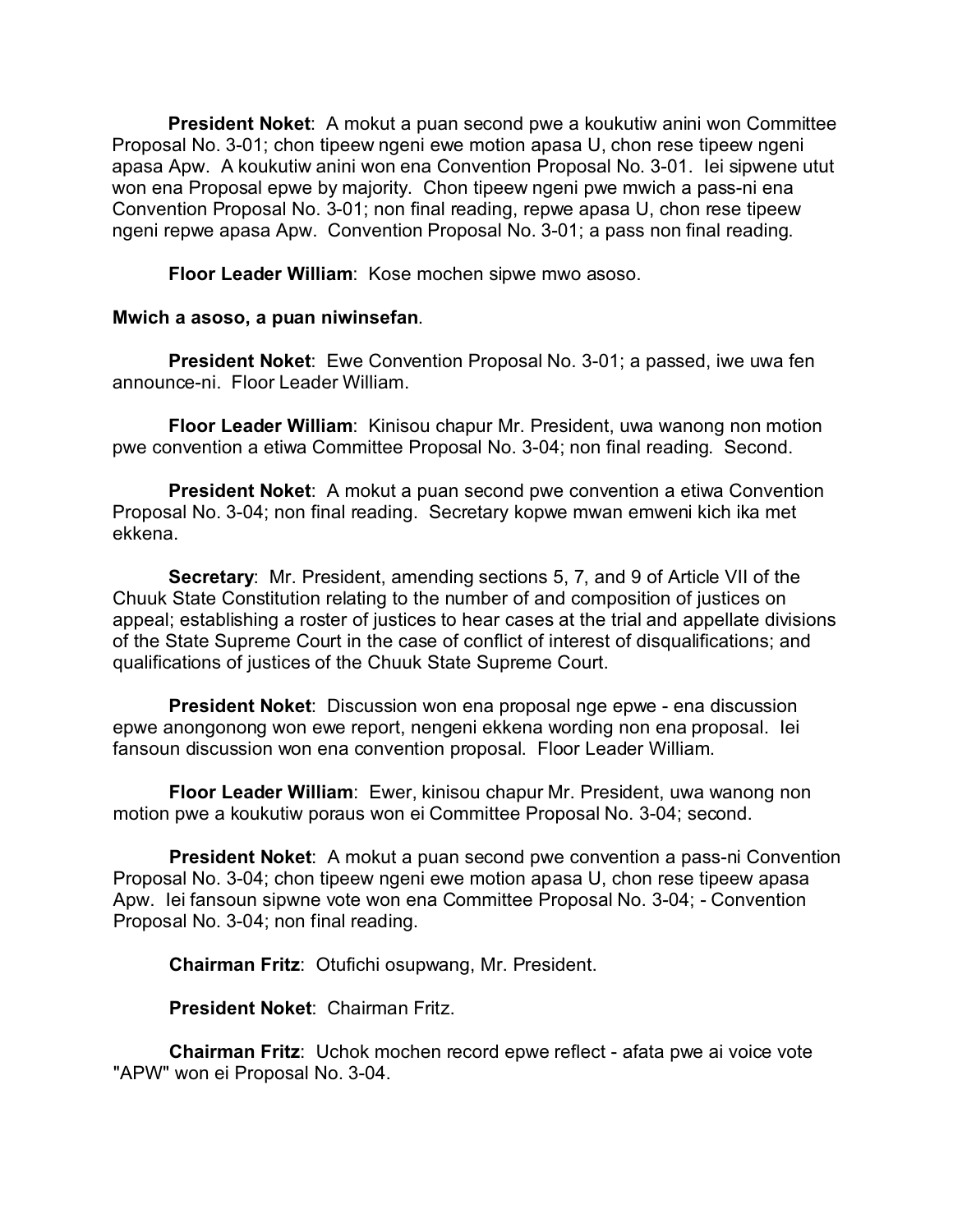**President Noket**: Ewer, Secretary epwe take note of that. Sipwene utut won ena Committee Proposal 3-04; sia fen utut? A pass non final reading. Committee Proposal No. 3-04; Floor Leader William.

**Floor Leader William**: Ewer kinisou chapur Mr. President, ngang uwa wanong non motion pwe Convention a etiwa committee Proposal No. 3-05; non soponon anea. Second.

**President Noket**: A mokut a puan second pwe Convention a pass-ni Committee Proposal No. 3-05; non final reading. Secretary kopwe aneani.

**Secretary**: Mr. President itenapan amending Section VIII of Article VI of the Chuuk State Constitution by making the candidates for the offices of Governor and Lt. Governor run on separate ticket.

**President Noket**: Iei fansoun discussion won ena proposal, ika ese wor sipwene utut won ena proposal. Chon tipeew ngeni pwe Convention a pass-ni Committee Proposal No. 3-6; non final reading apasa U, chon rese tipeew ngeni apasa Apw, Committee Proposal No. 3-06; a pass non final reading. Floor Leader William.

**Floor Leader William**: Kinisou chapur Mr. President, uwa puan wanong non motion pwe Convention epwe etiwa Committee Proposal No. 3-06; non soponon anea.

**President Noket**: A mokut a puan second pwe Convention a etiwa Committee Proposal No. 3-06; non soponon anea. Ewe Secretary epwe aneani.

**Secretary:** Itenapan amending section 8 of Article VIII of the Chuuk State Constitution relating to the prohibition of Government from levying tax on real property by adding an exception thereof.

**President Noket**: Iei fansoun discussion. Floor Leader William.

**Floor Leader William**: Mr. President mi chok wor ekis ai correction nge u mochen ma members repwe nengeni. Won ena 1st line, won ena title e ura amending section 8 of Article (Viii) nge e small letter. Iwe ita ururun merei nge epwe capital letter ekkena "iii".

**President Noket**: Epwe ururun ifan?

**Floor Leader William**: Ita ma epwe capital letter nge ina e small letter. Nge use sinei ika mi wor wewen ika, ina pwata uchok puan wanong ekis ai concern - ika puan ekis ai won - nenengeni.

**President Noket**: Use kon nien wewe ngeni omusalo.

Floor Leader William: Won ena proposal itself mi wore na title ina e ura amending section 8 of Article Viii, iwe ekkena 'iii" ina mi small letter. Nge tipei nge epwe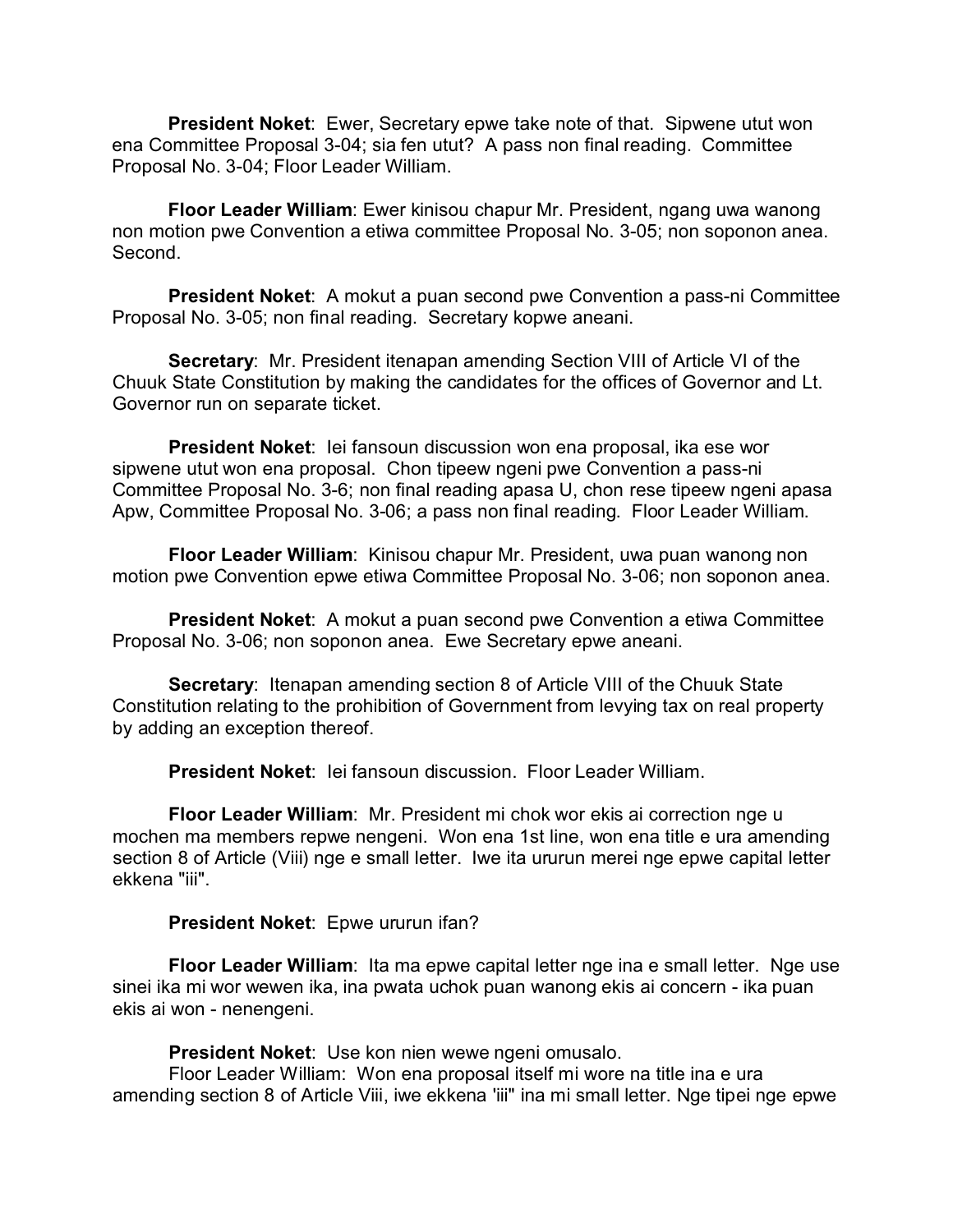capital letter ena "VIII"

**President Noket**: Sipwe tungor ngeni ewe Chairman-un Style epwe afata. Epwe chok typo, iwe epwe nom non record pwe ena "iii" epwe capital letters epwe "VIII". Kinisou chapur Floor Leader William. Ika ese wor Floor Leader, discussion.

**Floor Leader William**: Ewer kinisou chapur a wes ai na discussion.

**Chairman Mori**: Mr. President, line 8 me non ena proposal ena mesen " e & s" epwe strike out. Iwe ena "ing" ese cross out, epwe puan cross.

**President Noket**: Meni ena epwe cross?

**Chairman Mori**: Line 8.

**President Noket**: Meinisin ena puan "takesing" ena "sing" oh.

**Chairman Mori**: Ena fos "takesing" ururn epwe "taking" non ewe original proposal. Iwe typo ena nge enis ese tonong. Iwe ena "ing" epwe puan cross ika strike out.

**President Noket**: Epwe cross, "taking place" epwe cross.

**Chairman Mori**: U.

**President Noket**: Pwe epwe chok "being sold or leasled is located." Iwe epwe chok eu typo ena. Ika ese chiwen wor, Floor Leader William.

**Floor Leader William**: Kinisou chapur Mr. President, wanong non motion pwe a koukutiw poraus won Committee Proposal No. 3-06. Second.

**President Noket**: A mokut a puan second a koukutiw anini won ena Committee Proposal No. 3-06; chon tipeew ngeni ewe motion apasa U, chon rese tipeew ngeni apasa Apw. Iei fansoun sipwe ne utut won ena Committee Proposal No. 3-06; fengen me ekkewe typo a ekesiwin. Chon tipeew ngeni pwe ei Proposal No. 3-06; a pass, non final reading apasa U, chon rese tipeew ngeni apasa Apw. Committee Proposal No. 3-06; a pass non final reading. Floor Leader William.

**Floor Leader William**: Kinisou chapur Mr. President, uwa wanong non motion pwe Committee Proposal No. 3-07; - Convention epwe etiwa Committee Proposal No. 3-08; non osoponon anea.

**President Noket**: 07.

**Floor Leader William**: Ook 07, ise sikeran wes ren ena?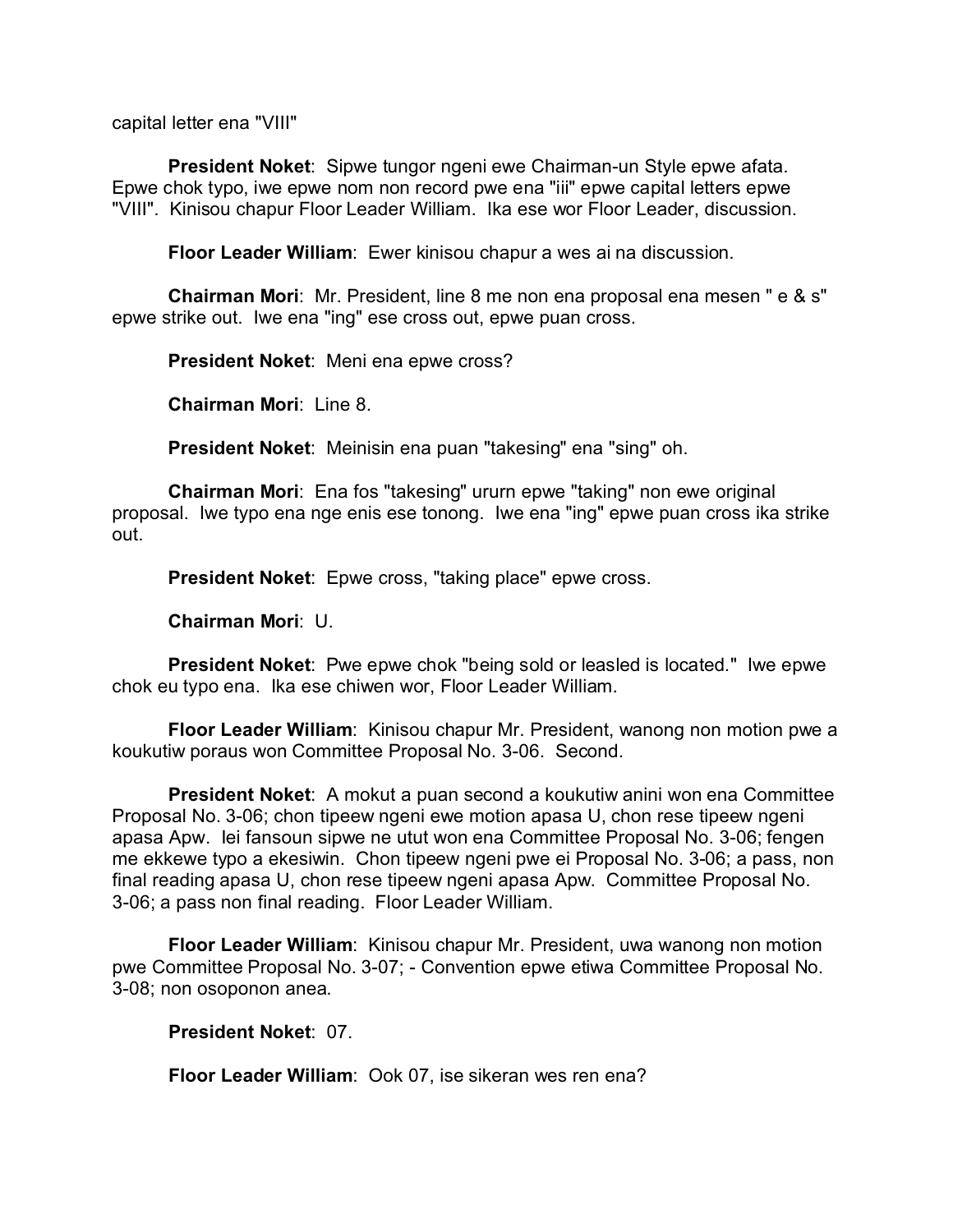**President Noket**: Sia wes ren 3-07?

**Secretary**: Apw.

**Floor Leader William**: Ook oh iwe 07. Omusano.

**President Noket**: Sia popuota, Floor Leader William.

**Floor Leader William**: Ewer, kinisou chapur upwe retain-ni ai we motion. Uwa wanong non motion pwe convention a etiwa Committee Proposal No. 3-07; non soponon anea. Second.

**President Noket**: A mokut a puan second pwe convention a etiwa Committee Proposal No. 3-07; non final reading, Secretary.

**Secretary**: Mr. President, itenapan, "amending sections 4 & 6 of Article VIII of the Chuuk State Constitution by amending certain sections regarding limitation on the alteration of the operation and the infrastructure funds allocations."

**President Noket**: Discussion won ena Committee Proposal, ika ese wor sipwe ne utut. Chon tipeew ngeni pwe Mwich - Convention a pass-ni Committee Proposal No. 3-07; non final reading, apasa U, chon rese tipeew apasa Apw. Committee Proposal No. 3-07; a pass non final reading. Floor Leader William.

**Floor Leader William**: Ewer, kinisou chapur Mr. President, mi chok wor ekis eu epwe chok wor - make correction won ena line 14 won nouch na Order of Business usun metewe Chairman Fritz mi atoura non ena Order of Business No. 7, ren ena "alternation" ina mi chok puan nom non line 49. Ren ewe Committee Proposal No. 3-07; nge ina e ura pwe "limitation on alternation" . . . . .

**President Noket**: Ewer, epwe chok siwin ena ngeni "alteration". Iei sie nom won. . . . .

**Floor Leader William**: Mr. President.

**President Noket**: Floor Leader William.

**Floor Leader William**: Uwa wanong non motion pwe Committee ika Convention a etiwa Committee Proposal No. 3-08; non soponon anea.

**President Noket**: A mokut a puan second pwe Convention a pass-ni Committee Proposal No. 3-08; non ika etiwa Committee Proposal No. 3-08; non final reading. Secretary.

**Secretary**: Mr. President, itenapan: Amending Section 10 of Article VI of the Chuuk State Constituion relating to the creation of departments of the executive Branch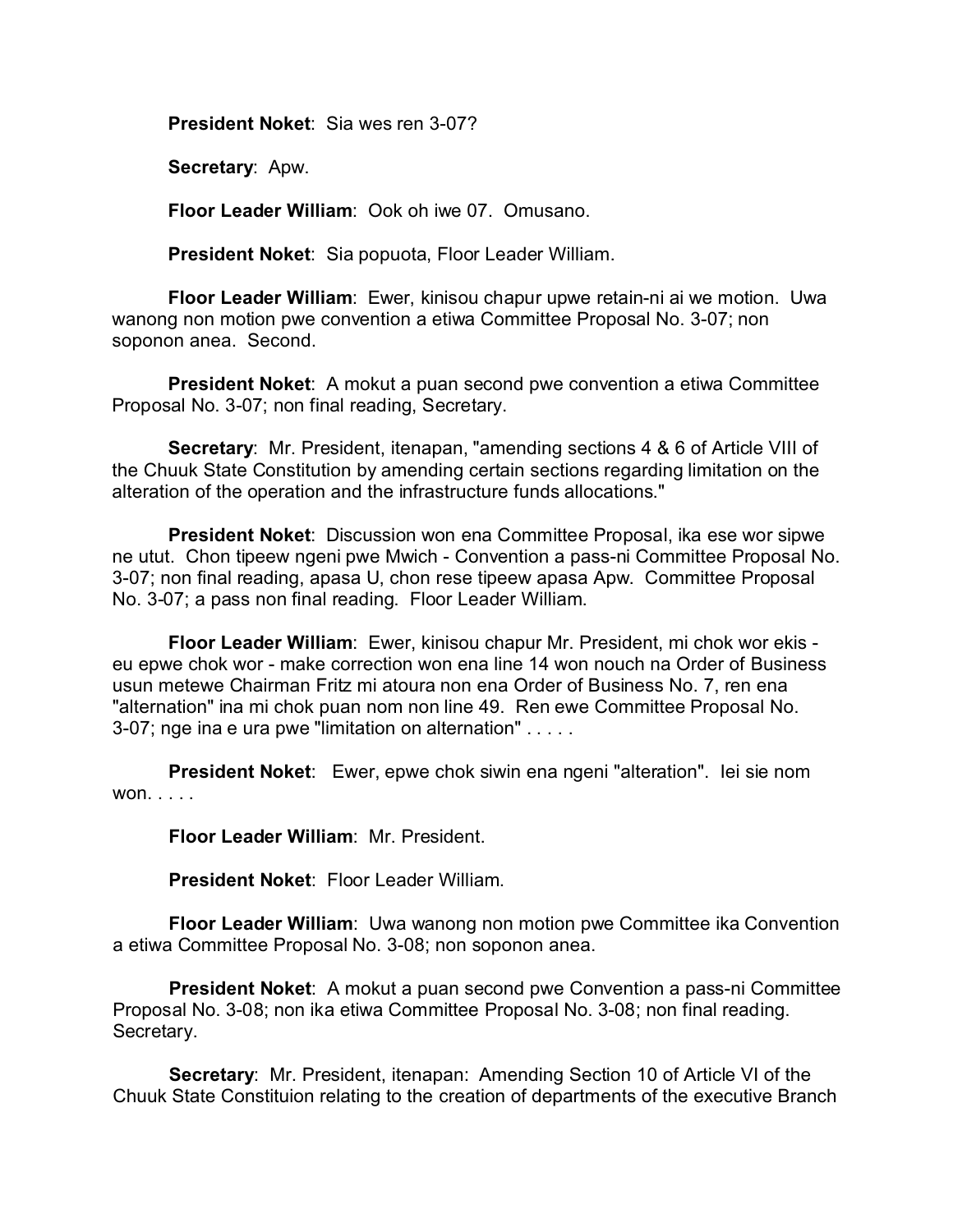of the State Government.

**President Noket**: Iei fansoun discussion won ena proposal ika mi wor.

**Chairman Fritz**: Mr. President.

**President Noket**: Chairman Fritz.

**Chairman Fritz**: Kinisou chapur, puan omusano tipis monun nemwich nge ren the rules sie discuss erlier pwe met ei sie fori fan iten chok met ewe Style and Arrangement Committee propose-ni. Ngang uchok puan mochen kapas eis fan iten - Pokiten 3-08; and 3-21; mi reringeni eu mettoch, ita ururun sisap pass-ni ei 3-08; epwap tonong lon alluk. Ika epwap tonong non alluk, sise mwo tori nge ma iei 3-29; a forata eu department of education. Iwe use silei ika mi och metteit a fis, pwe non ei 3-21; a ura pwe mi wor ei department. Nge 3-08; e ataieno ekkewe departments. Ma merei.

**Floor Leader William**: Mr. President.

**President Noket**: Floor Leader William.

**Floor Leader William**: Ewer, mi auchea, ngang mi puan fiti Chairman Fritz won enan confusion won enan - ekkan ruu proposal. Pun iei sia ngeni enan 29 enan power fan iten ena Board, nge at the same time simi fen puan execute-ni ekkena executive departments their power at the same time. Iwe merei nge a conflict of the power ar repwe ne utilize-ni aren responsibility ika ifan ititin nonomun. Mi och sipwe nenengeni ika pwe epwe conflict ngeni ekkan ruu pwata sise ne puan ma treat ar repwe chok combine in one.

**President Noket**: Sipwe mwo ekis asoso.

**Mwich a asoso, mwich a puan poputasefan.**

**President Noket**: Floor Leader William.

**Floor Leader William**: Ewer, kinisou chapur Mr. Preident, fan iten ewe wewe won ei uwa wanong non motion pwe a koukutiw poraus won Committee Proposal No. 3-08; Second.

**President Noket**: A mokut a puan second pwe a koukutiw anini won Committee Proposal No. 3-08; chon tipeew ngeni ewe motion apasa U, chon rese tipeew ngeni ewe motion apasa Apw. A koukutiw anini won ei Committee Proposal. Iei fansoun sipwene utut. Chon tipeew ngeni pwe Committee Proposal No. 3-08; a pass non final reading, apasa U, chon rese tipeew ngeni apasa Apw. Committee Proposal No. 3-08; a pass non final reading. Floor Leader William.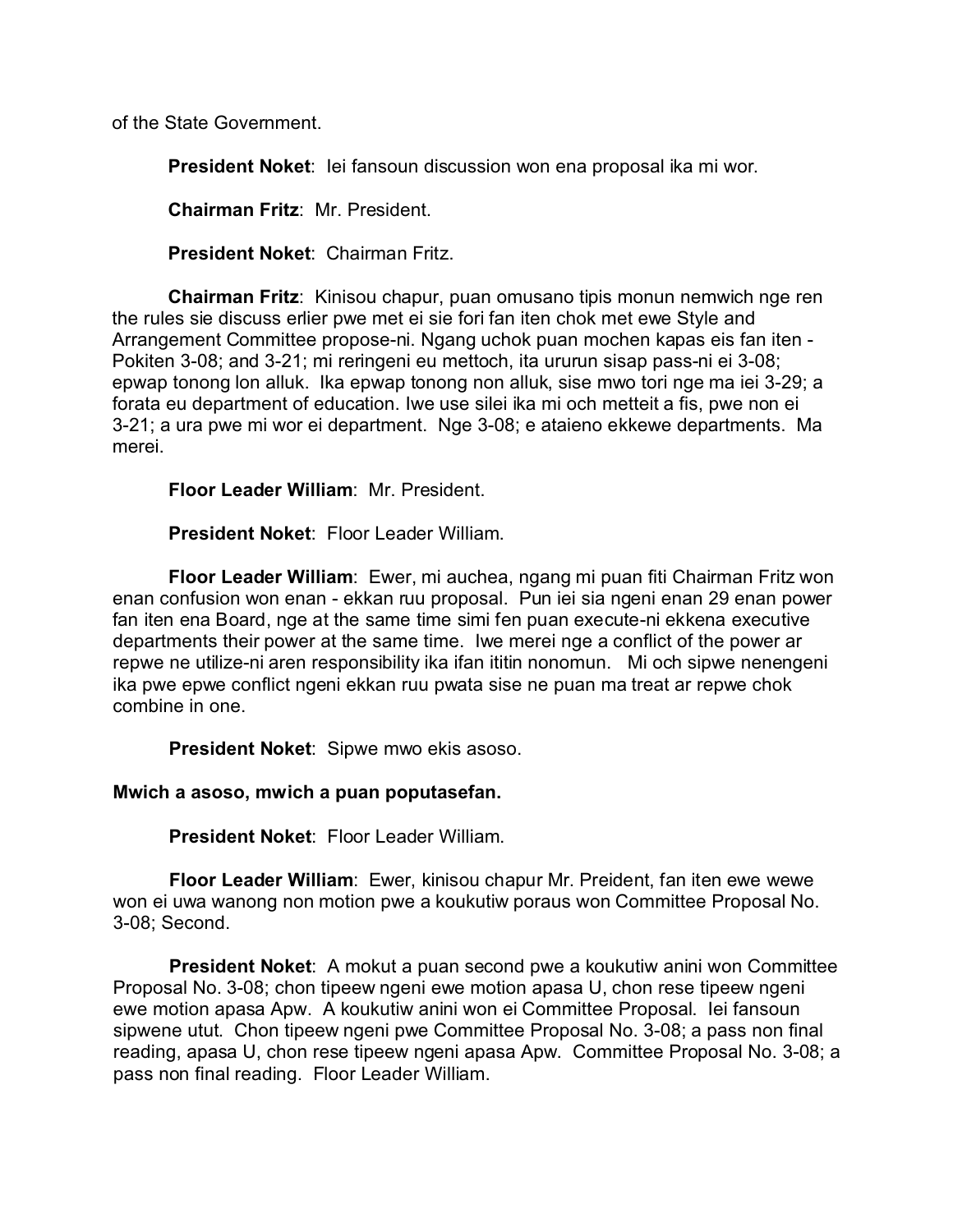**Floor Leader William**: Oh kinisou chapur Mr. President, uwa wanong non motion pwe Convention a etiwa Committee Proposal No. 3-10; non soponon anea.

**President Noket**: Mwich epwe mwo ekis asoso.

## **Mwich a asoso a puan popusefanita.**

**President Noket**: Mwich a popusefanita. Floor Leader William.

**Floor Leader William**: Ewer, kinisou chapur Mr. President, fan iten ach wewe ach sipwe weweoch ren ekkewe ruu proposal eu 3-21; and epwe ne chok winiti 3-10;

**President Noket**: Kone chok ii mina ena 3-10. Mi wor chon second?

**Chairman Sitan**: Usap second, nge upwe question.

**President Noket**: Mwich epwe mwo asoso.

## **Mwich a asoso, mwich a popusefanita.**

**President Noket**: Mwich a poputa, Floor Leader William.

**Floor Leader William**: Ewer, kinisou chapur Mr. President, fan iten ekkewe weweoch non ekkewe asoso, sia poraus fan iten ekkoch mettoch epwe touu me non ena section 2 won ena Proposal 3-10; iei popun sia mochen pwe Committee epwe - Convention epwe nengeni line 6 an epwe tónauu ena it "Etten" me won ena Committee Report - Committee Proposal No. 3-30. Second.

**President Noket**: Ese wor ion e second-ni ewe motion.

**Chairman Sitan**: Second.

**President Noket**: A mokut a puan second pwe ewe it Etten non ena proposal epwe totonuu an epwe consistent ngeni ei proposal - Committee Proposal No. 3-21; chon tipeew ngeni - iei fansoun discussion won ewe - ika mi wor. Ika ese wor, sipwene utut won. Chon tipeew ngeni ewe akasiwin apasa U, chon rese tipeew apasa Apw. A pass ewe akasiwin. Epwe tótónuu Etten me non ena 3-10; an epwe consistent ngeni ena Proposal No. 3-21. Floor Leader William, sopweno.

**Floor Leader William**: Kinisou chapur Mr. President, uwa wanong non motion pwe a koukutiw poraus won ena Committee Proposal No. 3-10. Second.

**President Noket:** A mokut a puan second pwe a koukutiw anini won Committee Proposal No. 3-10; chon tipeew ngeni apasa U, chon rese tipeew ngeni apasa Apw, a kaukutiw anini won Committee Proposal No. 3-10. Iei fansoun sipwe ne utut won ena committee proposal. Chon tipeew ngeni pwe Convention a pass-ni Committee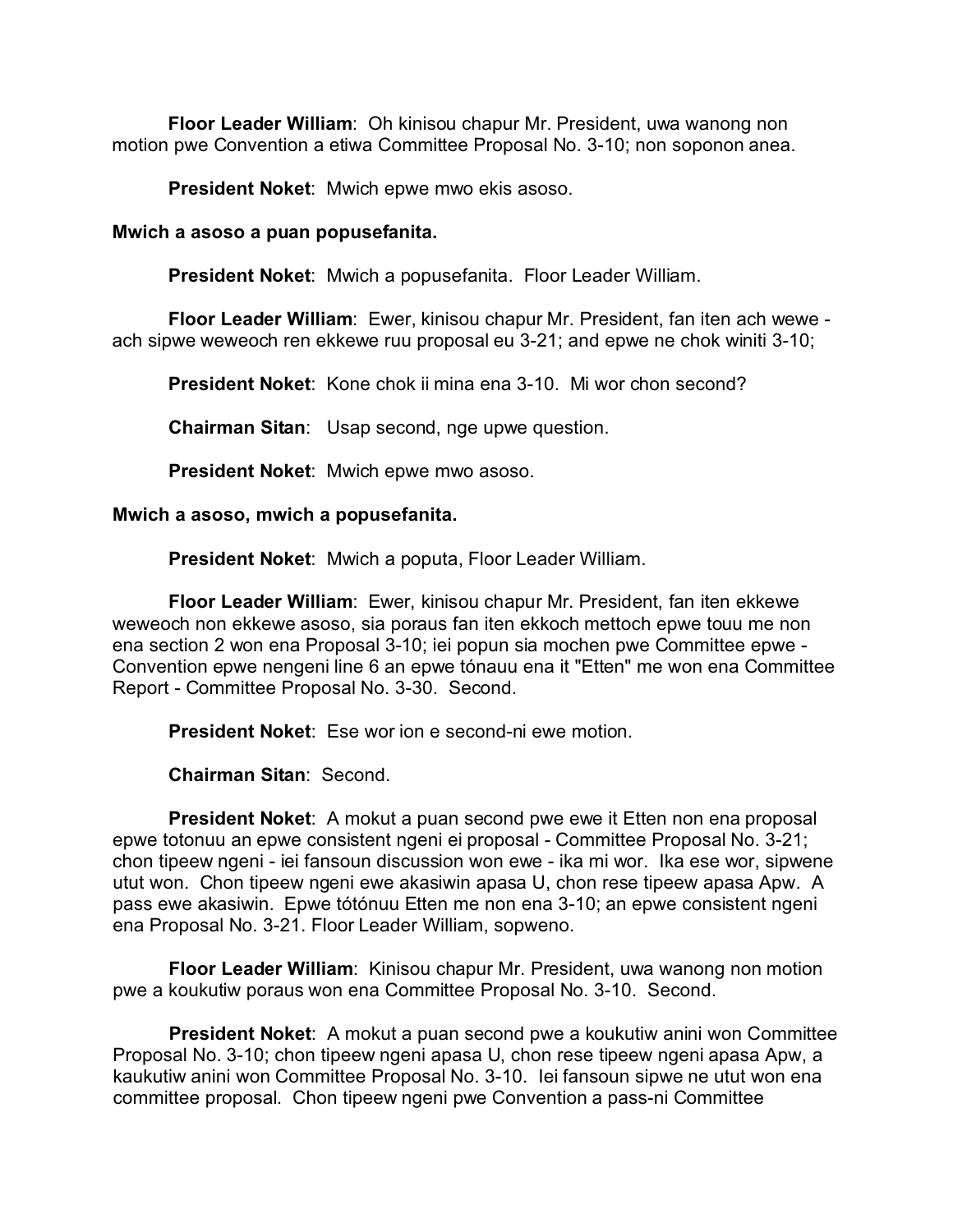Proposal No. 3-10; fiti fengen me metewe akasiwin an epwe touu ena it "Etten". Chon tipeew ngeni apasa U, chon rese tipeew ngeni apasa Apw, Committee Proposal No. 3-10; a pass non final reading. Floor Leader William.

**Floor Leader William**: Ewer kinisou chapur Mr. President, uwa wanong non motion pwe Convention epwe etiwa Committee Proposal No. 3-21; non soponon anea. Second.

**President Noket**: A mokut a puan second pwe Convention a etiwa CP No. 3-21; Secretary.

**Secretary**: Mr. President, amending Section 2 of Article VIII of the Chuuk State Constitution relating to the establishment mandate and recognition of Etten as one Municipality within the Southern Namoneas Region.

**President Noket**: Iei fansoun discussion, Chairman Fritz, kose - omusano.

**Chairman Fritz**: Met ke mochen ke era mwo sisap discuss substance won ekkei proposal. Nge Etten ma ina mesen Tonoas, puan och pwan ina timan Tonoas. Iwe use sinei sipwe ne ma pass-ni ei meen a utut - sia ma utut won. Nge ai mefi ke pese ngeni kich pwe sipwe tipeew ngeni ika met?

**President Noket**: Iwe ika ese chiwen wor discussion won ena proposal, Floor Leader William.

**Floor Leader William**: Ewer, kinisou chapur Mr. President. Non ewe asoso sia discuss usun ena line 5 won ena Committee Proposal No. 3-21; fan iten ena it "Piis-Panewu" an epwe "tótónuu an epwe **inconsistent** ngeni ewe Committee Proposal No. 3-10. Ina eu chok mettoch sia wanong non motion pwe epwe eu. Second.

**President Noket**: A mokut a puan second pwe ena it "Piis-Panewu" a fen nom non ena Committee Proposal No. 3-10; epwe touu me non en CP No. 3-21; chon tipeew ngeni ewe ekeswin apasa U, chon rese tipeew ngeni apasa Apw. A pass ewe ekkesiwin. Iei sipwe ne soposopono puan ne discuss won ewe Committee Proposal, Floor Leader William.

**Floor Leader William**: Kinisou chapur Mr. President uwa wanong non motion pwe a koukutiw poraus won Committee Proposal No. 3-21; second.

**President Noket:** A mokut a puan second pwe a ukutiw poraus won ena Committee Proposal No. 3-21; chon tipeew ngeni ewe motion apasa U, chon rese tipeew ngeni apasa Apw. A ukutiw anini. Iei fansoun sipwe ne utut won ena Committee Proposal No. 3-21; chon tipeew ngeni pwe Convention a pass-ni Committee Proposal No. 3-21; non final reading fiti fengen me metewe mi akasiwin apasa U, chon rese tipeew ngeni apasa Apw. A pass Committee Proposal No. 3-21; non final reading. Floor Leader William.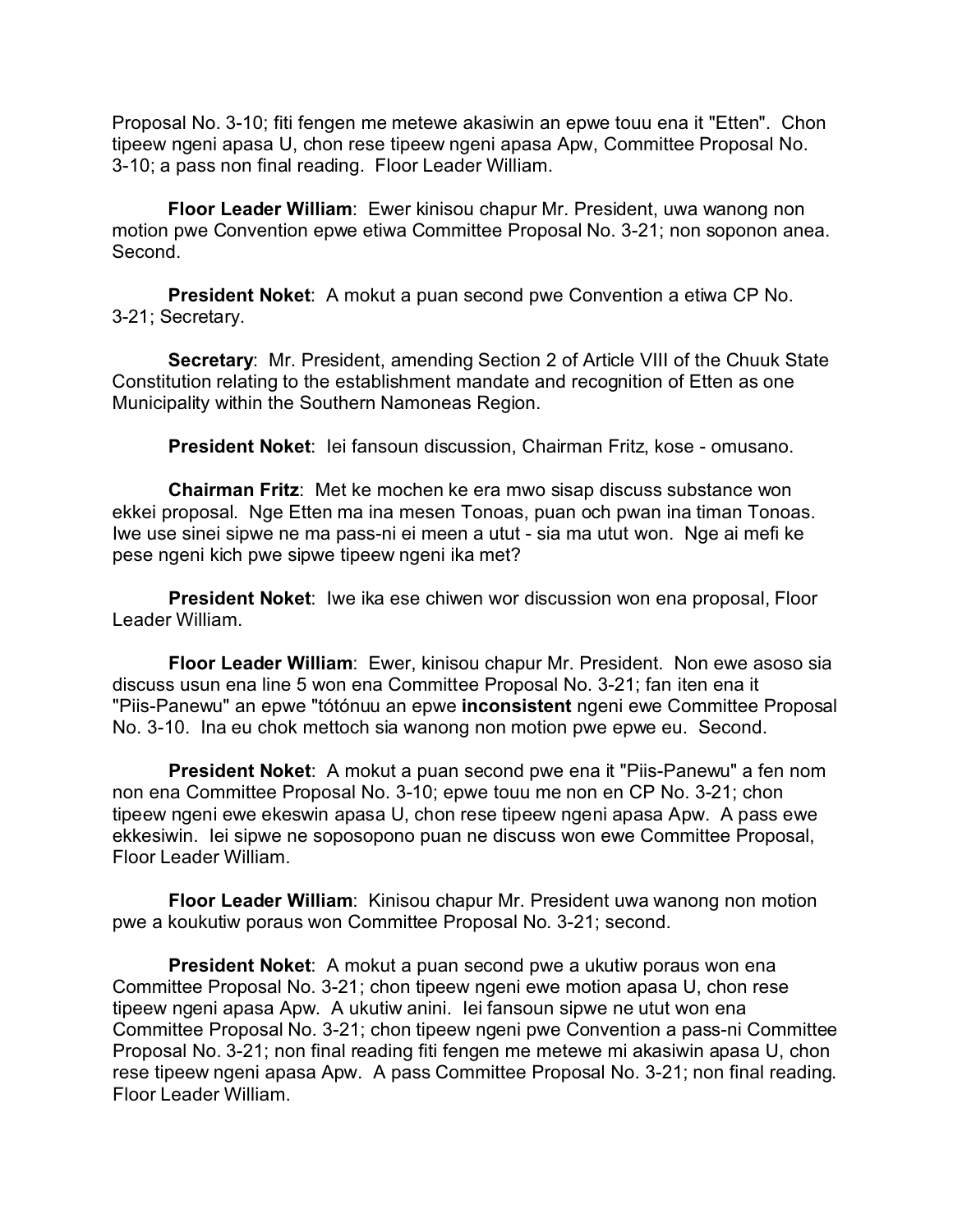**Floor Leader William**: Ewer, kinisou chapur Mr. President, uwa wanong non motion pwe Convention epwe etiwa Committee Proposal No. 3-22; non soponon anea. Second.

**President Noket**: A mokut a puan second pwe Convention a etiwa Committee Proposal No. 3-22; non final reading. Secretary.

**Secretary**: Mr. President, itenapan a apasa: Amending section one of Article XII of the Chuuk State Constitution relating to the General Election of the State of Chuuk.

**President Noket**: Iei fansoun discussion, ika ese wor, Floor Leader William.

**Floor Leader William**: Ewer, kinisou chapur Mr. President, uwa wanong non motion pwe a ukutiw poraus won ena Committee Proposal No. 3-22. Second.

**President Noket:** A mokut a puan second pwe a koukutiw anini won ena Committee Proposal No. 3-22; chon tipeew ngeni ewe motion apasa U, chon rese tipeew ngeni apasa Apw. A kaukutiw anini won ena proposal. Iei fansoun sipwene utut. Chon tipeew ngeni pwe Convention a pass-ni Committee Proposal No. 3-22; apasa U, chon rese tipeew ngeni apasa Apw. Committee Proposal No. 3-22; a pass non final reading. Floor Leader William.

**Floor Leader William**: Ewer kinisou chapur Mr. Presdient. Uwa wanong non motion pwe Convention a etiwa Committee Propsoal No. 3-27; non soponon anea. Second.

**President Noket**: A mokut a puan second pwe convention a etiwa Committee Proposal No. 3-27; Secretary.

**Secretary**: Mr. President, amending sections 1,2,3,4,5,6,7,11(b) & (C), 12, 13, 14(a) and (b), 15, 16(a) and (c), 17, 18, and 19(b) and (C) of Article V of the Chuuk State Constitution.

**President Noket**: Iei fansoun discussion won ei proposal, ika ese wor, iei sipwene utut. Chon tipeew ngeni pwe Convention a pass-ni ei Committee Proposal No. 3-27; non final reading, apasa U, chon rese tipeew ngeni apasa Apw. Committee Proposal No. 3-27; a pass non final reading.

**Chairman Fritz**: Otufichi osupwang, Mr. President.

**President Noket**: Chairman Fritz:

**Chairman Fritz**: Just for the record pwe ei proposal a pass voice vote by all members, that mean 10 votes.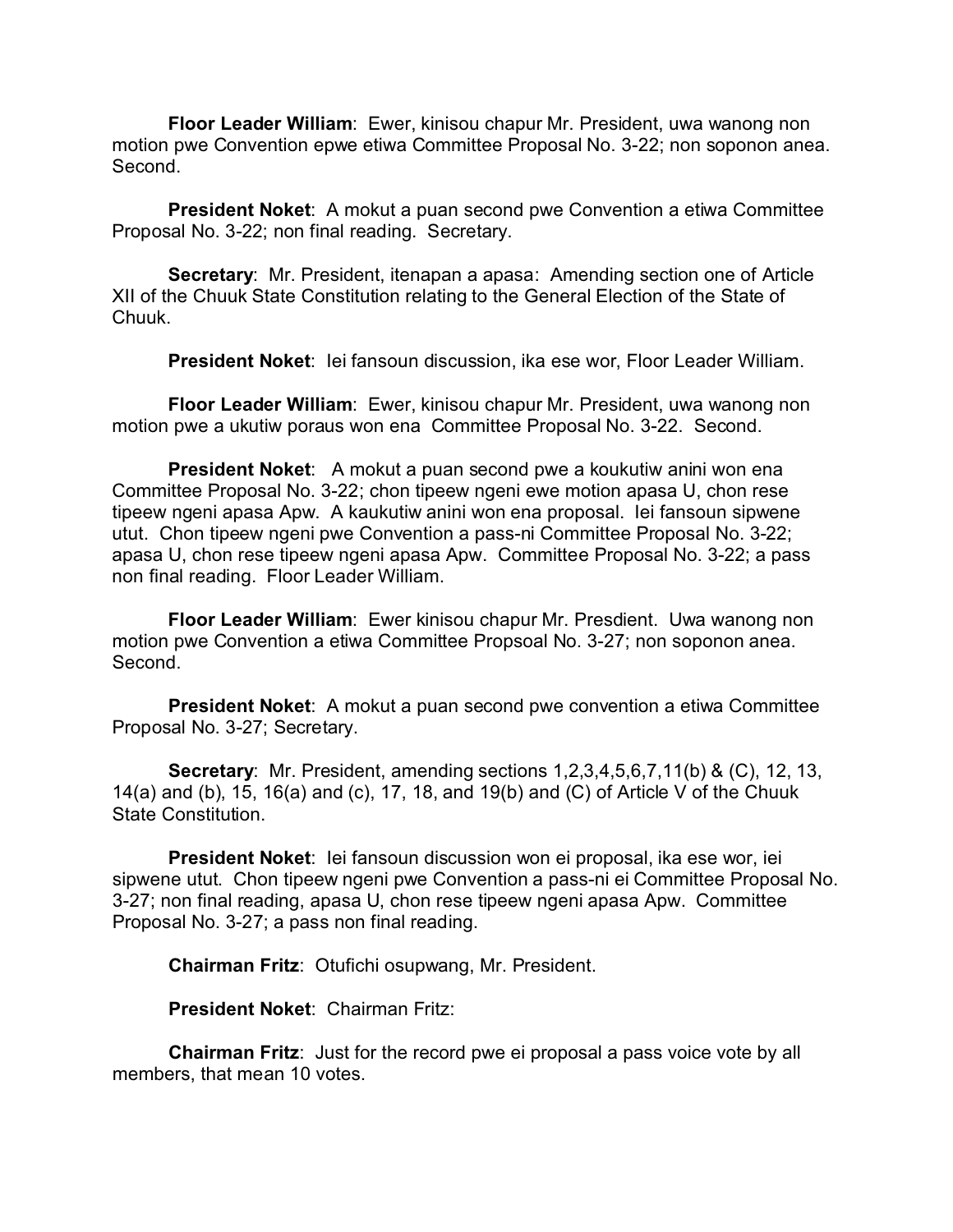## **President Noket**: Metewe?

**Chairman Fritz**: Uchok mochen afata won record pwe unanimous vote won ei Committee Proposal No. 3-27; 10 members vote yes, for the record.

**Presdient Noket**: Kinisou chapur Chairman Fritz. Floor Leader William.

**Floor Leader William**: Ewer kinisou chapur Mr. President, uwa wanong non motion pwe Convention a etiwa Committee Proposal No. 3-21;CD1; non soponon anea. Second.

**President Noket**: A mokut a puan second pwe Convention a etiwa Committee Proposal No. 3-29; non final reading. Secretary.

**Secretary**: Mr. President, amending section 3 and 4 of Article X of the State Constitution relating to the power of the Board of Education and qualifications."

**President Noket**: Iei fansoun discussion, Chairman Fritz.

**Chairman Fritz**: Ese wor ai discussion won ei meen Mr. President, pwe iwe sia fen weweiti pwe sise tongeni discuss substance, iwe nge kich mi pointed out ren ewe eu proposal sia fen adopt-ni won final reading won ewe CP No. 3-8; usun ita non eu sie ataieno, sie ngeni Legislature epwe fori, nge non ei eu, department of Education a wor. Ita ei Convention epwe chok ita nikiti ngeni an Legislature epwe fori nge pokiten ei a fen nom, ach weweiti pwe eni epwe ne ma iei eu ren Department of Education ika pwe a pass merech, nge a puan pass meren aramas, iwe ma iei eu Deaprtment a kawor. Ach en Legislatlure ika epwe fori are aworata department, a chok puan ma include. Kinisou.

**President Noket**: Kinisou Chairman, ese puan wor discussion won ei. Ika ese chiwen wor, iwe ewe intention, Floor Leader William.

**Floor Leader William**: Kinisou Mr. President uwa wanong non motion pwe a koukutiw poraus won Committee Proposal No. 3-29; Second.

**President Noket:** A mokut a puan second pwe a koukutiw anini won Committee Proposal No. 3-29; chon tipeew ngeni ewe motion apasa U, chon rese tipeew apasa Apw. A koukutiw anini. Iei fansoun sipwene utut won ewe Committee Proposal No. 3-29; non final reading. Chon tipeew ngeni pwe Convention a pass-ni Committee Proposal No. 3-29; apasa U, chon rese tipeew ngeni apasa Apw. Let the record reflect that meinisin ekkewe 10 delegates ir mi vote yes ren ei proposal. Committee Proposal No. 3-29; a pass non final reading. Floor Leader William.

**Floor Leader William**: Ewer kinisou chapur Mr. President. Uwa wanong non motion pwe Convention a etiwa Committee Proposal No. 3-32; non soponon anea. Second.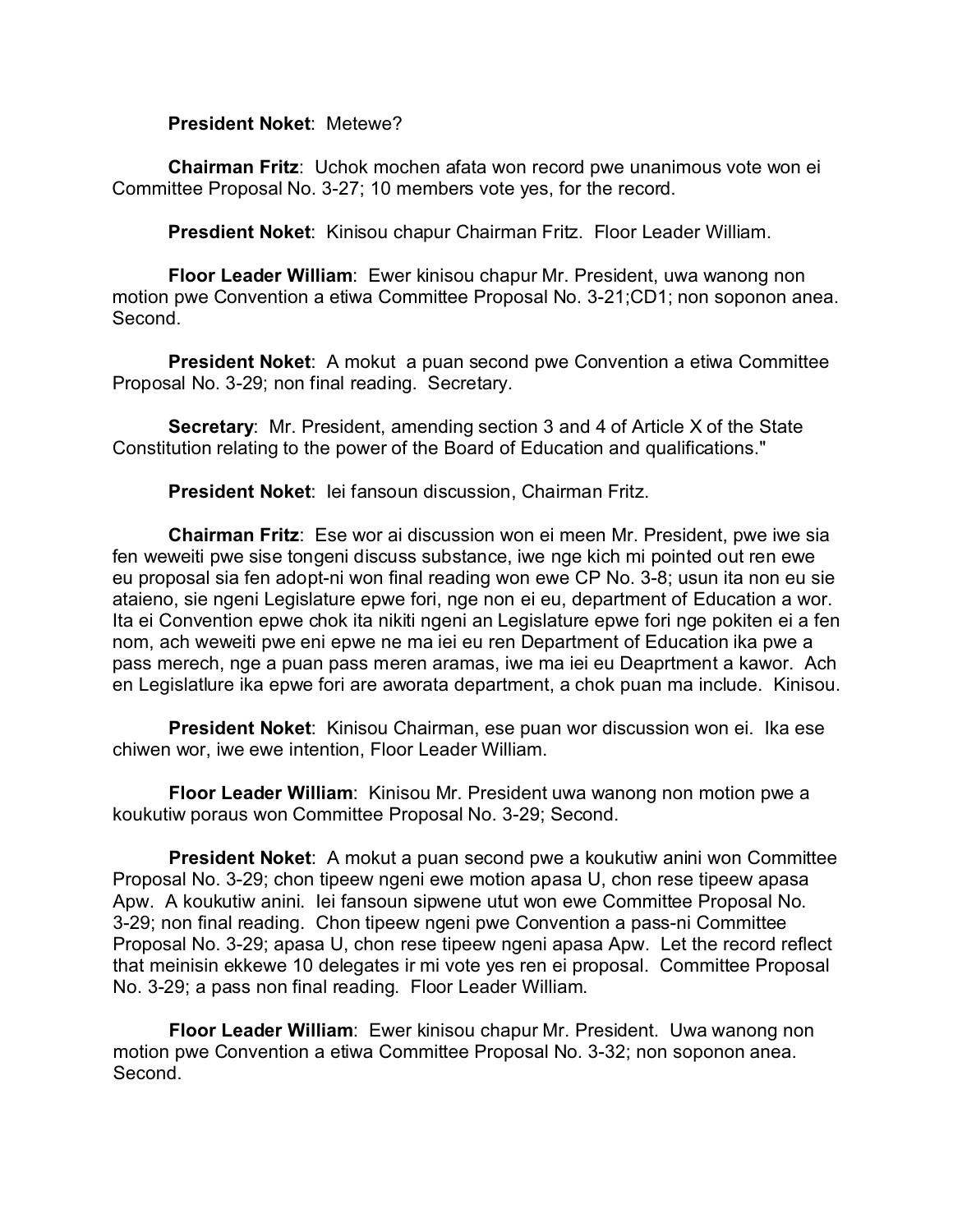**President Noket**: A mokut a puan second pwe Convention a etiwa Committee Proposal No. 3-32; non final reading. Secretary.

**Secretary:** Mr. President, adding a new section to Article VII of the State Constiution relating to the disposition of Chuuk State Supreme Corut cases.

**President Noket**: Iei fansoun discussion. Ika ese wor discussion won ena, Floor Leader William.

**Floor Leader William**: Ewer, kinisou chapur Mr. President uwa wanong non motion pwe a koukutiw poraus won Commmittee Proposal No. 3-32. Second.

**President Noket**: A mokut a puan second pwe a koukutiw anini won ena Committee Proposal No. 3-32; chon tipeew ngeni ewe motion apasa U, chon rese tipeew ngeni apasa Apw. A koukutiw anini won ewe proposal. Iei fansoun sipwene utut. Chon tipeew ngeni pwe convention a pass-ni Committee Proposal No. 3-32; non final reading apasa U, chon rese tipeew ngeni apasa Apw. A - Committee Proposal No. 3-32; a pass non final reading. Floor Leader William.

**Floor Leader William**: Kinisou chapur Mr. President, uwa wanong non motion pwe Convention a etiwa Committee Proposal No. 3-34; non soponon anea. Second.

**President Noket:** A mokut a puan second, pwe Convention a etiwa Committee Proposal No. 3-34; non ewin anea. Secretary.

**Secretary**: Mr. President, amending Article V of the Chuuk State Constitution, by changing the bicameral Legislature to an unicameral Legislature.

**President Noket**: Iei fansoun discussion won ena proposal. Ika ese wor, Floor Leader William.

**Floor Leader William**: Ewer, kinisou chapur Mr. President, uwa wanong non motion pwe a koukutiw poraus won ei Committee Proposal No. 3-34; Second.

**President Noket**: A mokut a puan second pwe a kaukutiw anini won CP No. 3-34; chon tipeew ngeni ewe motion apasa U, chon rese tipeew ngeni apasa Apw, a koukutiw anini won ena Committee Proposal No. 3-34. Iei fansoun sipwene utut. Chon tipeew ngeni pwe Convention a pass-ni Committee Proposal No. 3-34; non final reading, apasa U, chon rese tipeew ngeni apasa Apw. Committee Proposal No. 3-34; a pass non final reading. Iei fansoun sipwe mwo ekis asoso.

## **Mwich a asoso, mwich a puan popusefanita.**

**President Noket**: Sia poputa. Floor Leader William.

**Floor Leader William**: Ewer kinisou chapur uwa wanong non motion pwe